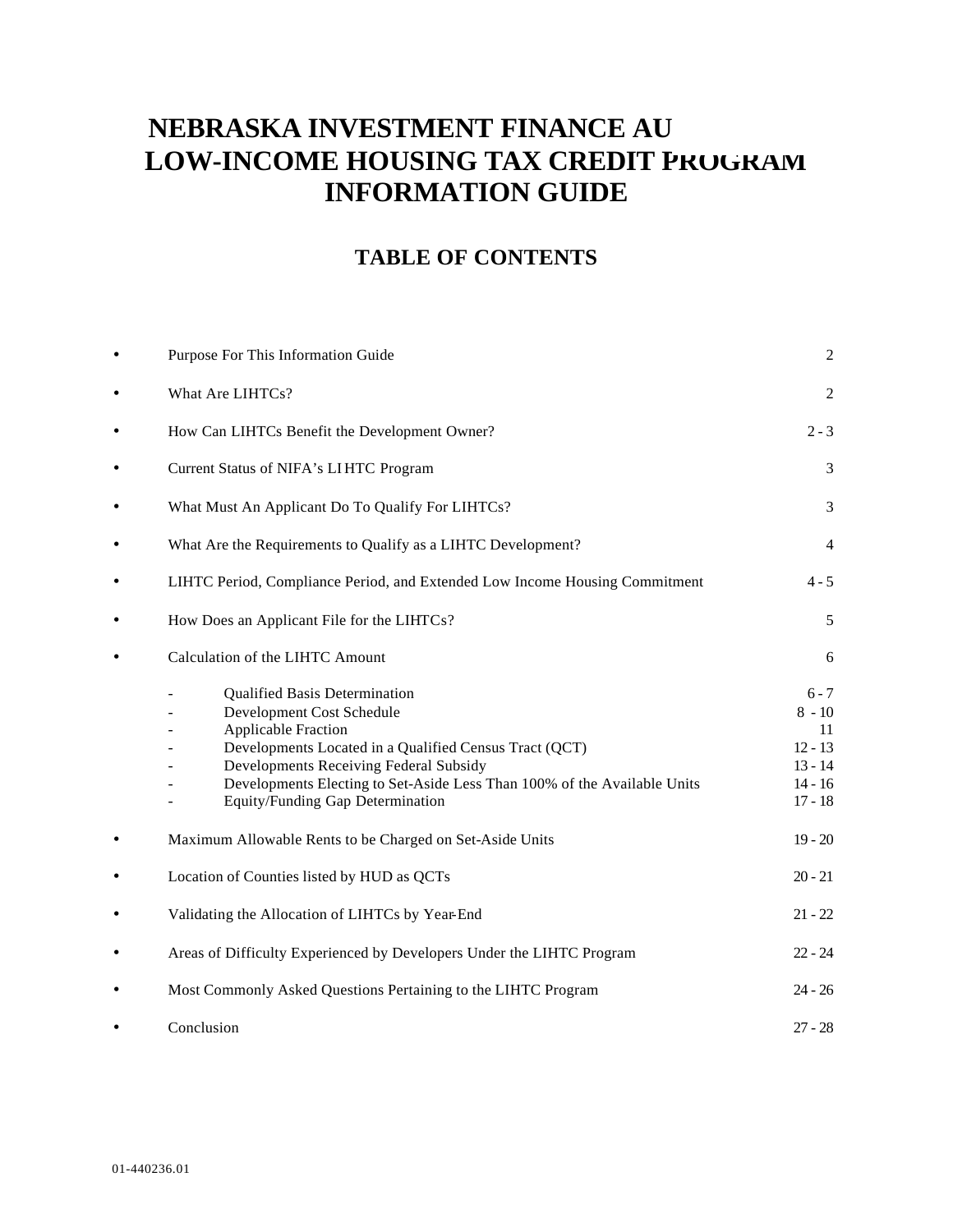#### **PURPOSE FOR THIS INFORMATION GUIDE**

This information guide (this "Guide") was created to provide persons interested in producing affordable housing with a general overview of the federal low-income housing tax credit (the "LIHTC") program. We hope that by thoroughly reviewing thisGuide, you will gain a further understanding of the LIHTC rules, regulations and requirements and how this program may benefit you in the creation of affordable rental housing.

Whenever possible, Nebraska Investment Finance Authority ("NIFA") will provide a cite from the Internal Revenue Code of 1986, as amended (the "Code"), or supplemental notices as the support for the discussion at hand. It is important to note that NIFA, through this Guide, does not represent that information presented could be considered as an opinion of the Code and how it might relate to any particular property. Opinions and/or consultations on the Code and its relationship to a particular real estate transaction should be sought from qualified sources.

#### **WHAT ARE LIHTC?**

The LIHTC program was created out of the Tax Reform Act of 1986, and was first utilized by the real estate development community during 1987. Section 42 of the Code governs the LIHTC program.

The LIHTC program is one means of directing private capital towards the creation of affordable rental housing. The LIHTCs provide developers of affordable rental housing with a benefit that may be used to offset their federal tax liability in exchange for the production of affordable rental housing.

The amount of LIHTCs a developer may be eligible for is directly related to the amount of qualified development costs it incurs and the percentage of low-income units within a development that meet the requirements of Code § 42 for both tenant income and rent.

## **HOW CAN LIHTCS BENEFIT THE DEVELOPMENT OWNER?**

Under the Code, a credit is a dollar-for-dollar reduction in the tax liability of the developer or investor. (It is important to note that only the owners of a LIHTC development may utilize the benefits of the LIHTCs.) Questions concerning a taxpayer's ability to claim LIHTCs or the amount that may be utilized during any given tax year should be directed to a qualified tax consultant.

Due to the fact that developers typically cannot use all of the LIHTCs awarded to a development against their own tax liability, the LIHTCs awarded to an affordable development will usually not be useful unless outside investors acquire ownership interests in the development. The term "syndication" is used to describe the process of structuring the financial arrangements and securing the investors who will join in a limited partnership/limited liability company that will own the development.

Through syndication a limited partnership or limited liability company is created whereby the limited partners or investor members, respectively, exchange equity for the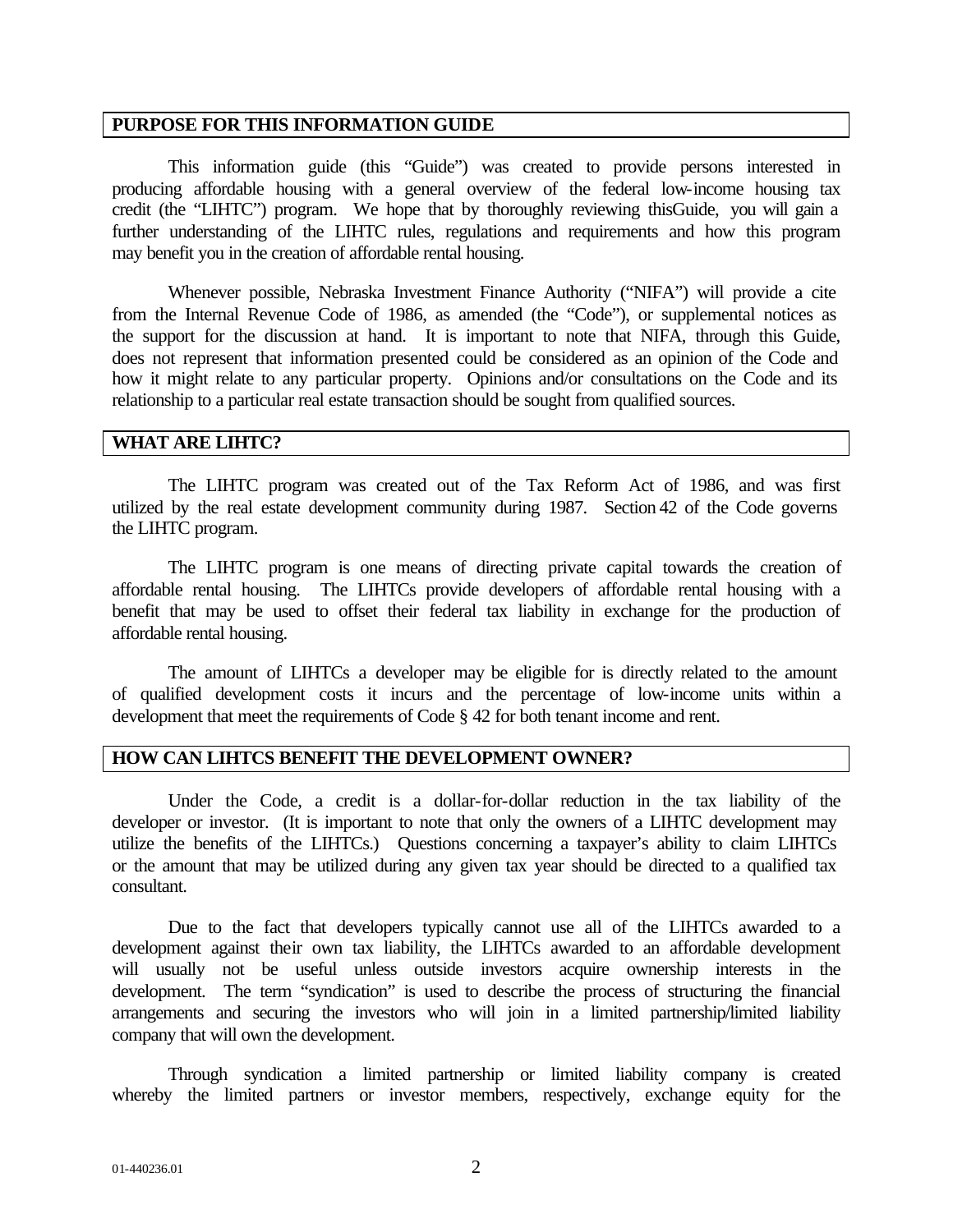LIHTCs. These syndications may be created by using either individual taxpayers as the limited partner or member or by obtaining equity from a single corporate sponsor.

#### **CURRENT STATUS OF NIFA'S LIHTC PROGRAM**

NIFA has allocated LIHTCs for approximately 314 housing developments representing over 7,052 affordable housing units in 61 Nebraska Counties since the inception of the program in 1987 through 2002.

## **WHAT MUST AN APPLICANT DO TO QUALIFY FOR LIHTCS?**

The first and most primary requirement to be considered for LIHTCs in the State of Nebraska is the completion and submission of an LIHTC application to NIFA. NIFA is the only entity in the State of Nebraska which has the authority to allocate LIHTCs under this program.

To be considered for LIHTCs, the proposed development must undergo new construction, rehabilitation, or acquisition and rehabilitation. The minimum requirements necessary to qualify any building for substantial rehabilitation under the LIHTC program are:

- 1. --the expenditures are allocable to one or more low-income units or substantially benefit such units; and
- 2. --the amount of such expenditure over any 24-month period must be the greater of either 10 percent of the adjusted basis of the building

**or**

--the qualified basis, when divided by the number of low-income units, in the building, is \$5,000 or more.

The procedure for calculating the amount of LIHTCs potentially available to a development will be covered in detail later in this Guide.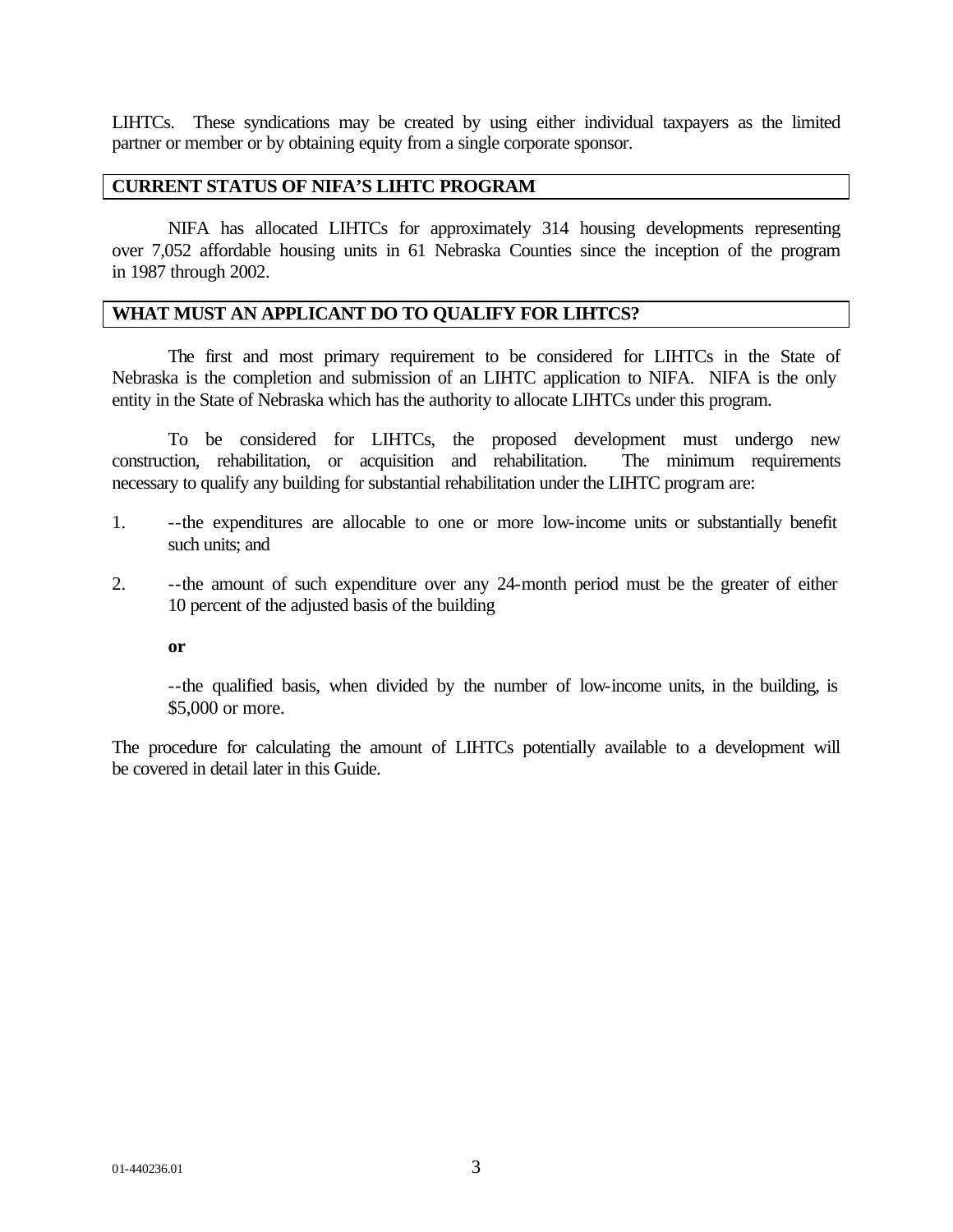### **WHAT ARE THE REQUIREMENTS TO QUALIFY AS A LIHTC DEVELOPMENT?**

Each development must include a minimum percentage of units to be set aside for eligible low-income tenants. The rent charged on these set-aside units will be restricted under Code Section 42.

Pursuant to Code Section  $42(g)(1)$ , a qualified low-income housing development means any development for residential rental occupancy if the development meets the requirement of either:

- 1. 20 percent or more of the residential units in such development are both rent restricted and occupied by individuals or families whose income is 50 percent or less of area median gross income\*; or
- 2. 40 percent or more of the residential units in such development are both rent restricted and occupied by individuals or families whose income is 60 percent or less of area median gross income\*.

\*For purposes of this determination, the median income tables as established on an annual basis by the U.S. Department of Housing and Urban Development will be utilized.

It is important to note that once an election is made, it is irrevocable. LIHTCs may only be claimed on units that have been set-aside for participation under the LIHTC program. It is possible for developers to set aside 100% of any development for consideration under the LIHTC program and in doing so claim the maximum amount of LIHTCs eligible for the development.

As stated above, the units that are to be set-aside under the LIHTC will also have rent restrictions. The specific Code citing that pertains to rent restrictions can be found in Section  $42(g)(2)$  of the Code. A residential unit is considered rent restricted if the gross rent with respect to such unit does not exceed 30 percent of the imputed income limitation applicable to such unit.

## **LIHTC PERIOD, COMPLIANCE PERIOD, AND EXTENDED LOW INCOME HOUSING COMMITMENT**

The following time periods will apply to any developer receiving LIHTCs under Section 42 of the Code:

**LIHTC Period** - The LIHTCs allocated to any development are eligible to be claimed in equal amounts over a period of 10 years (see Code Section 42(f)(1)).

**Compliance Period** - The development must remain in compliance with the set-aside and rent restriction requirements, as discussed above, for a period of not less than 15 years from the first year of the credit period (see Code Section 42(i)(1)).

**Extended Low Income Housing Commitment** - No LIHTCs will be allocated to a development unless an extended low-income housing commitment between the developer and NIFA is in effect. The requirements that must be met by this commitment are set forth in Code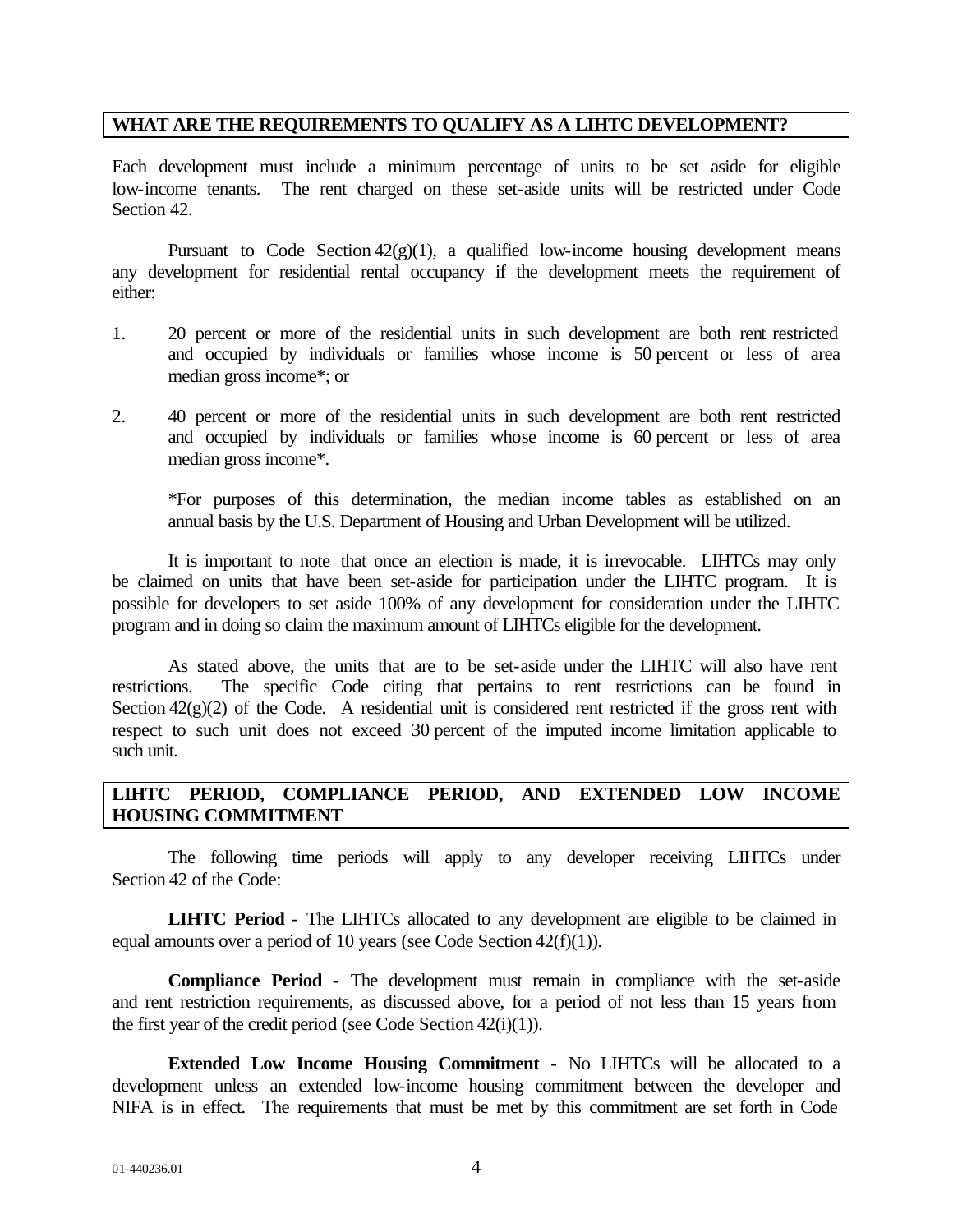Section 42(h)(6). The minimum period covered by the extended low income housing commitment, for purposes of the State of Nebraska, will be 30 years from the close of the compliance period (see Code Section 42(h)(6)(D)). Therefore, the development will be required to maintain its affordable housing characteristics for a period of **45 years**. There are, however, two provisions for the early release of the extended low-income housing commitment, each of which is discussed below:

- 1. Pursuant to Code Section  $42(h)(6)(E)(i)(I)$ , the extended low-income housing commitment shall terminate on the date the development is acquired by foreclosure (or instrument in lieu of foreclosure) unless the Secretary of the Treasury determines that such acquisition is part of an arrangement with the taxpayer, a purpose of which is to terminate the extended use period. However, under the preceding provision, the development owner may not evict or terminate the tenancy (other than for good cause) of an existing tenant of any low-income unit, or increase the gross rent with respect to such unit that is not otherwise permitted under the LIHTC program, for a period of not less than three years. (see Code Section  $42(h)(6)(E)(ii)$ ).
- 2. Pursuant to Code Section  $42(h)(6)(E)(i)(II)$ , if at the close of the 14th year of the compliance period the development owner provides NIFA with a written request to find a purchaser to acquire its interest in the low-income portion of the building. NIFA will then be given a period of one year to find such a purchaser and offer the development at a predetermined purchase price. If no such purchaser comes forward to acquire the low-income portion of the development by the end of the one-year period, then the extended low-income housing commitment will be released. (see Code Sections  $42(h)(6)(F)$ ,  $(G)$ ,  $(H)$ , and  $(I)$ ). However, pursuant to Section 5 of the Land Use Restriction Agreement, the developer waives the early release under this provision.

## **HOW DOES AN APPLICANT APPLY FOR THE LIHTC?**

For a development to be considered for LIHTCs, a LIHTC Application must be submitted to NIFA in conformance with the NIFA's Qualified Allocation Plan and LIHTC Application during a published acceptance round. All LIHTC Application rounds are published in NIFA's Qualified Allocation Plan. Additionally, the developments must conform to the requirements of Code Section 42 to be eligible for LIHTCs. Developments not meeting the requirements of Code Section 42 will be rejected by NIFA. The Qualified Allocation Plan and LIHTC Application can be obtained from NIFA.

In 2003, NIFA will utilize set-aside categories for the allocation of LIHTCs. The actual set-aside categories and percentages associated with each are detailed in the 2003 Qualified Allocation Plan. Developments will be considered on a descending order based upon total points awarded by NIFA for both threshold and selection criteria. LIHTC Applications will be prioritized against other LIHTC Applications received during the published acceptance round.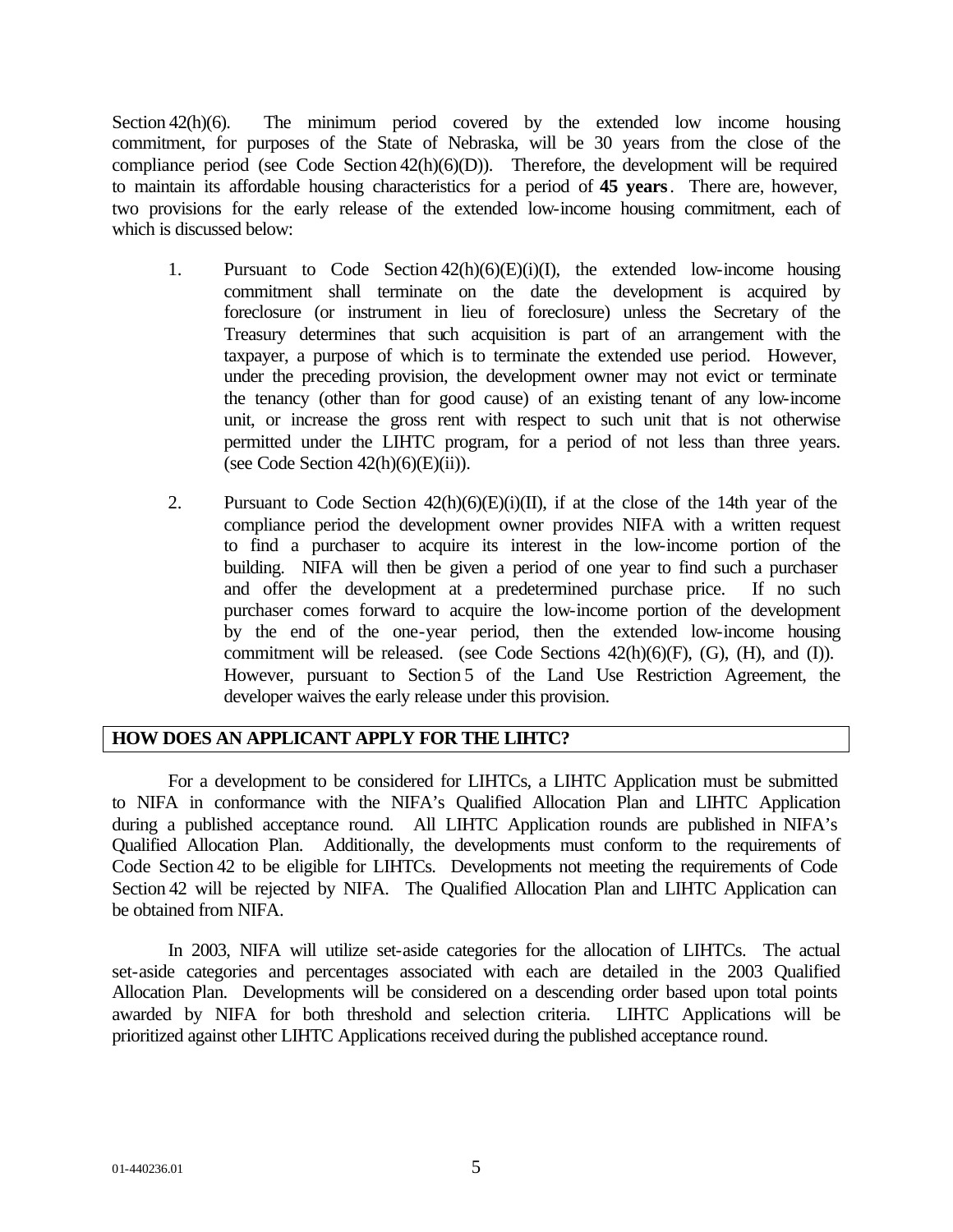#### **CALCULATION OF THE LIHTC AMOUNT**

Probably the most common mistake in submitting an LIHTC Application is the calculation of the maximum allowable LIHTC. In attempting to address this issue, NIFA will incorporate actual LIHTC Application pages to further demonstrate the method of calculating the LIHTC.

In conjunction with the determination of the maximum allowable LIHTC for any particular development, NIFA will review the LIHTC Application for the feasibility of the proposed development and its potential to remain a viable low-income housing development throughout the compliance period. These issues also enter into NIFA's final decision concerning the prospects of allocating LIHTCs to any development.

To determine the maximum amount of LIHTCs, NIFA will utilize three basic approaches. The first approach takes into consideration the qualified basis of the development in question. Qualified basis is the amount of depreciable capital improvements to be made to the development during the development process multiplied by the applicable fraction which is equal to the lesser of the percentage of units set-aside for occupancy by low-income tenants under the LIHTC program or the percentage of floor space attributable to the low-income set-aside units. A more in-depth discussion pertaining to the applicable fraction will be provided later in this Guide.

It is important to note that those applicants who do not wish to set-aside 100 percent of available units for occupancy by low-income tenants still must adhere to the applicable fraction requirement, as this factor will be used in the final determination of the maximum allowable LIHTC.

The second approach to determining the maximum allowable LIHTCs for any development is commonly referred to as the Equity/Funding Gap determination. Under this analysis, NIFA will analyze the total development costs associated with the creation of affordable housing. NIFA will then analyze the total sources of funding (development financing) to be obtained to meet these development costs. The resulting difference between the cost of development and available financing is the Equity/Funding Gap. After the Equity/Funding Gap has been determined, NIFA will then calculate the amount of LIHTCs needed to fill this funding gap.

The final approach that NIFA will utilize is composed of the amount of LIHTCs requested by the developer. The concept behind this approach is for NIFA not to blindly provide the developer with more LIHTCs than it requested in the first place.

Upon reaching a final determination under each of the above listed three approaches, NIFA will then select that approach that is the lowest in terms of LIHTC amount.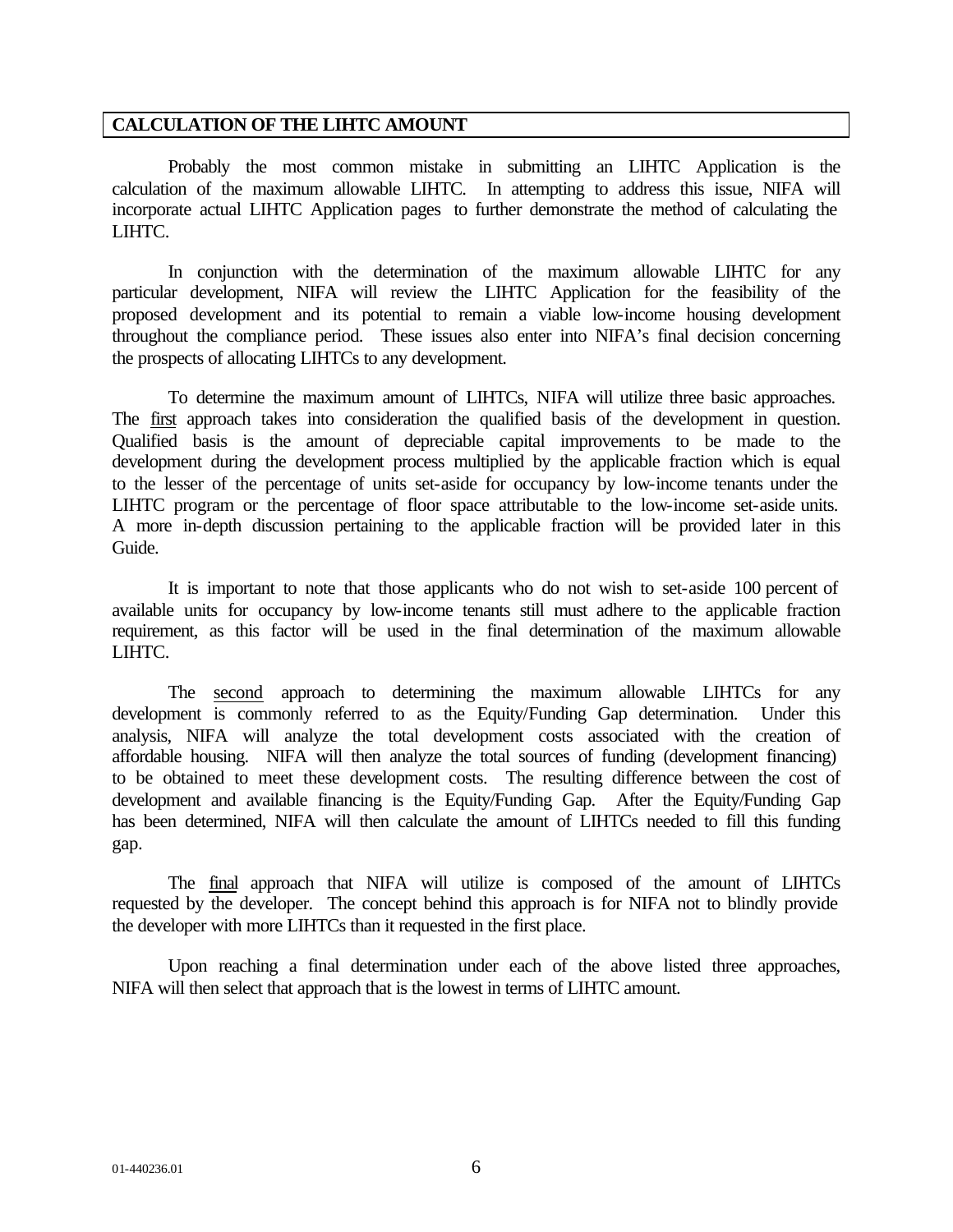#### **QUALIFIED BASIS DETERMINATION**

In providing a demonstration of how to calculate the maximum amount of LIHTC based upon the qualified basis approach, NIFA will utilize the example of the acquisition and rehabilitation of a development.

Under this example, NIFA is assuming that the development was acquired for \$1.25 million and required \$1 million in subsequent rehabilitation. The following is a "walk" through" process for completing the Development Cost Schedule, as it appears within the LIHTC Application. Those sections of the Development Cost Schedule that are crossed out (XXXXX) mean that no qualified basis is allowable for that particular cost category under either the acquisition or new construction/rehabilitation components.

Part A of the Development Cost Schedule pertains to the cost of acquiring the land and existing building. Due to the fact that LIHTCs are only allowable on depreciable capital improvements, the cost of the land is not includable in eligible basis, and must be subtracted from total development costs when determining eligible basis.

Developments in which building acquisition costs will be allowable for LIHTCs will be more thoroughly discussed during a later in this Guide. To receive LIHTC for acquisition costs, the developer must submit to NIFA either a current real estate tax valuation, clearly showing the percentage of total property value attributable to the land, or a purchase contract that clearly references the amount of the purchase price, which is reasonably attributable to the land.

The cost items requested in parts B, C, D, E, F, G, H, L, and I are considered self-explanatory. Syndication costs as provided for in part J relate to any and all expenditures associated with the syndication of the LIHTCs.

\*Developer, contractor, and consultant overhead and profit fees will be allowed on new construction and rehabilitation developments. For purposes of determining the amount of LIHTCs allowable to a development, NIFA may limit the amount of such fees included in eligible basis to an amount of not more than **20%** of eligible basis costs, excluding the fees. If the developer, contractor and consultant fees exceed the maximum percentage of 20%, the applicant must provide a written explanation for the variation. Acceptance of such explanation is at the sole discretion of NIFA. When an identity of interest exists between the developer and contractor, NIFA may reduce the amount of such fees includable in eligible basis where it deems such fees excessive. Applicants should further be aware that NIFA may reduce the amount of LIHTCs to achieve the range of 20% for these fees.

NIFA will scrutinize total development costs to ensure that they are reasonable in light of the low-income housing objectives. In determining whether or to what extent a development qualifies for an allocation of LIHTCs, NIFA may compare such factors as projected cost per bedroom, LIHTCs per bedroom or other meaningful measures against standards or averages deemed reasonable (such as industry cost standards and/or average costs from competing developments).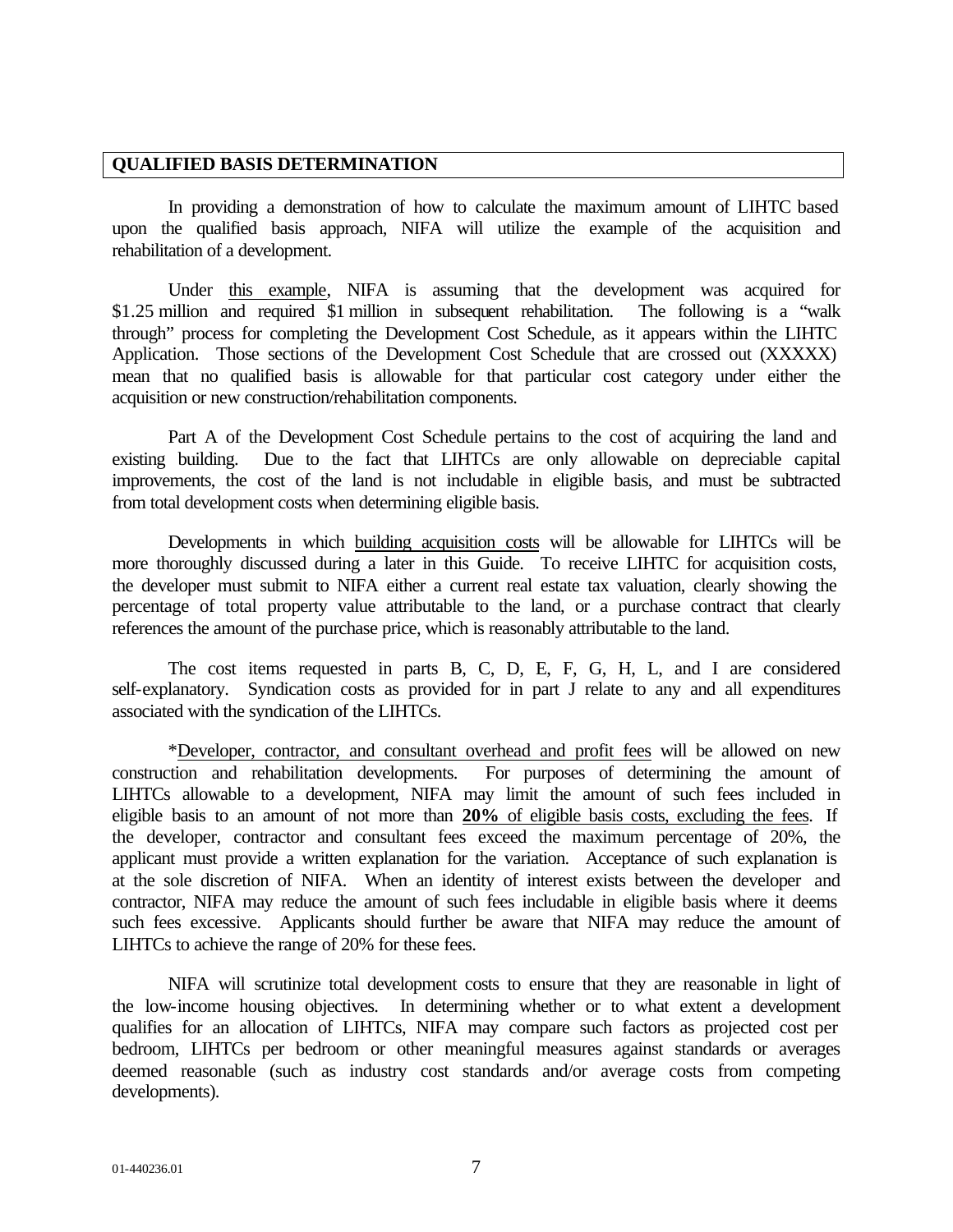When a LIHTC Application represents both a request for both acquisition and rehabilitation LIHTC, as the example depicts, a developer fee in an amount no greater than 5% of the building acquisition costs, excluding the cost of the land and fees associated with the purchase of the land will be allowable in the eligible basis of the development. Acquisition costs of the existing building(s) must be supported by an appraisal from an unrelated third party and a settlement statement.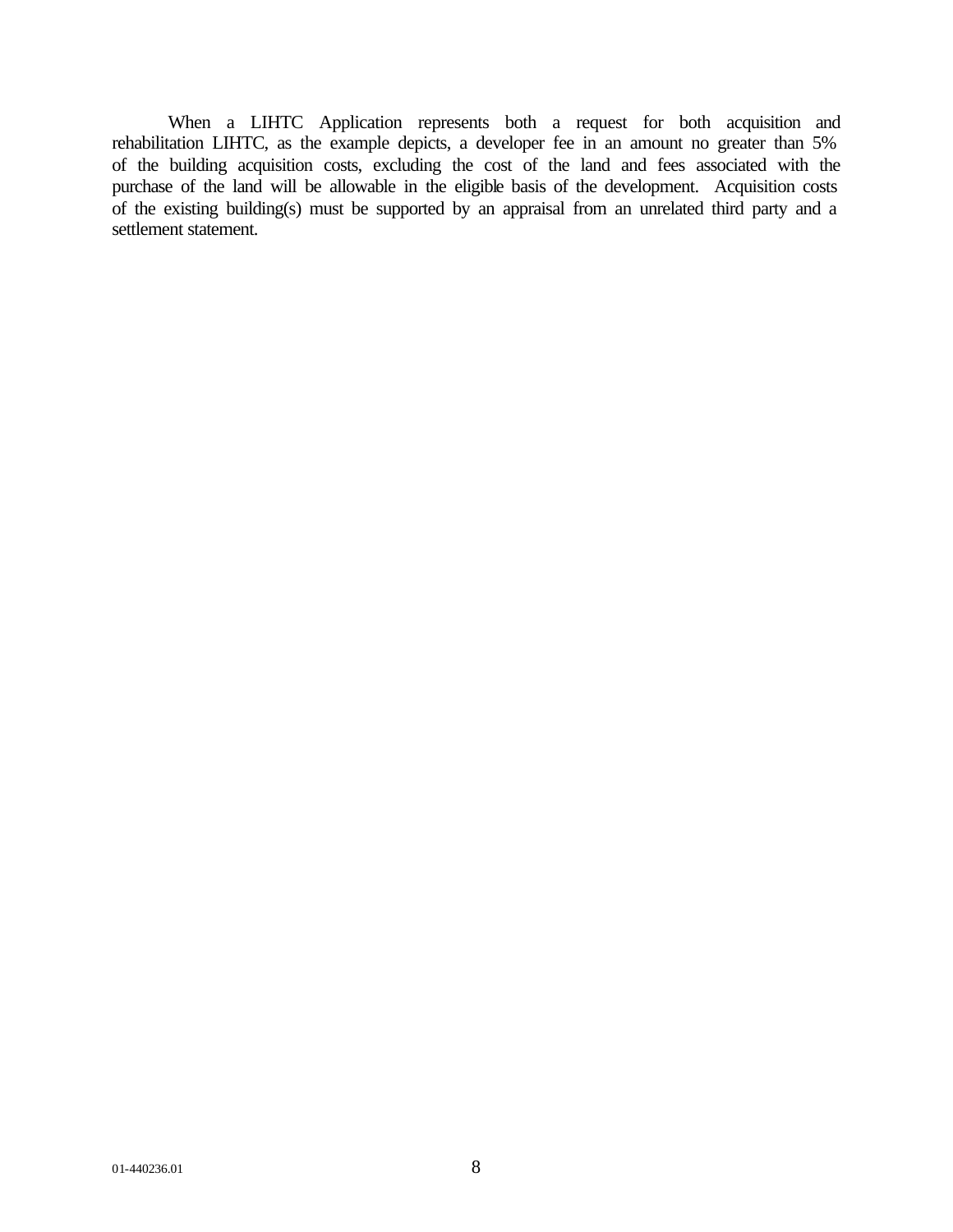## **DEVELOPMENT COST SCHEDULE**

|     |                                                                                                           |          | <b>Actual or Est.</b><br><b>Development</b><br><b>Costs</b> | <b>Acquisition Basis</b>                      |               | <b>New Construction</b> /<br><b>Rehabilitation</b><br><b>Basis</b> |
|-----|-----------------------------------------------------------------------------------------------------------|----------|-------------------------------------------------------------|-----------------------------------------------|---------------|--------------------------------------------------------------------|
| (A) | <b>Purchase of land and buildings</b>                                                                     |          |                                                             |                                               |               |                                                                    |
|     | Land<br><b>Existing building</b><br><b>Demolition</b>                                                     | \$<br>\$ | 250,000<br>1,000,000                                        | <b>XXXXXX</b><br>\$1,000,000<br><b>XXXXXX</b> |               | XXXXXX<br>XXXXXX<br><b>XXXXXX</b>                                  |
| (B) | Site work                                                                                                 |          |                                                             |                                               |               |                                                                    |
|     | Site grading, clearing, etc.<br>Off site improvements                                                     |          | $\frac{\text{S}}{\text{S}}$                                 | <b>XXXXXX</b><br><b>XXXXXX</b>                | \$            | <b>XXXXXX</b>                                                      |
| (C) | <b>Rehab/new construction cost</b>                                                                        |          |                                                             | <b>XXXXXX</b>                                 | $\frac{1}{2}$ |                                                                    |
|     | New building hard costs                                                                                   | \$       |                                                             | <b>XXXXXX</b>                                 | \$            |                                                                    |
|     | <b>Rehabilitation hard costs</b>                                                                          | \$       | 1,000,00                                                    | <b>XXXXXX</b>                                 | \$            | 1,000,000                                                          |
|     | <b>Contractor overhead</b>                                                                                | \$       | 50,000                                                      | <b>XXXXXX</b>                                 | \$            | 50,000                                                             |
|     | <b>Contractor profit</b>                                                                                  | \$       | 50,000                                                      | <b>XXXXXX</b>                                 | \$            | 50,000                                                             |
| (D) | <b>Other Development Costs</b>                                                                            |          |                                                             |                                               |               |                                                                    |
|     | <b>Property appraisal</b>                                                                                 | \$       | 5,000                                                       | <b>XXXXXX</b>                                 | \$            | 5,000*                                                             |
|     | (*NOTE: Includable in basis if for determining feasibility of development. If for permanent financing not |          |                                                             |                                               |               |                                                                    |
|     | includable.)<br><b>Market study</b>                                                                       | \$       | 2,500                                                       | <b>XXXXXX</b>                                 | \$            | 2,500                                                              |
|     | <b>Environmental study</b>                                                                                | \$       | 1,500                                                       | <b>XXXXXX</b>                                 | \$            | 1,500                                                              |
| (E) | <b>Contingency</b>                                                                                        |          |                                                             |                                               |               |                                                                    |
|     | <b>Construction contingency</b>                                                                           | \$       | 95,000                                                      | XXXXXX                                        | \$            | 95,000                                                             |
|     |                                                                                                           |          |                                                             | <b>XXXXXX</b>                                 | \$            |                                                                    |
| (F) | Architectural/engineering cost                                                                            |          |                                                             |                                               |               |                                                                    |
|     | For design                                                                                                | \$       | 25,000                                                      | <b>XXXXXX</b>                                 | \$            | 25,000                                                             |
|     | For supervision                                                                                           | \$       | 15,000                                                      | <b>XXXXXX</b>                                 | \$            | 15,000                                                             |
|     |                                                                                                           | \$       |                                                             | <b>XXXXXX</b>                                 | \$            |                                                                    |
| (G) | <b>Construction period costs</b>                                                                          |          |                                                             |                                               |               |                                                                    |
|     | <b>Insurance</b>                                                                                          | \$       | 5,000                                                       | <b>XXXXXX</b>                                 | \$            | 5,000                                                              |
|     | <b>Construction loan interest</b>                                                                         | \$       | 12,000                                                      | <b>XXXXXX</b>                                 | \$            | 12,000                                                             |
|     | <b>Origination fee</b>                                                                                    | \$       |                                                             | <b>XXXXXX</b>                                 | \$            |                                                                    |
|     | <b>Credit enhancement fee</b>                                                                             | \$       |                                                             | <b>XXXXXX</b>                                 | \$            |                                                                    |
|     | <b>Bridge loan expense</b>                                                                                | \$       |                                                             | <b>XXXXXX</b>                                 | \$            |                                                                    |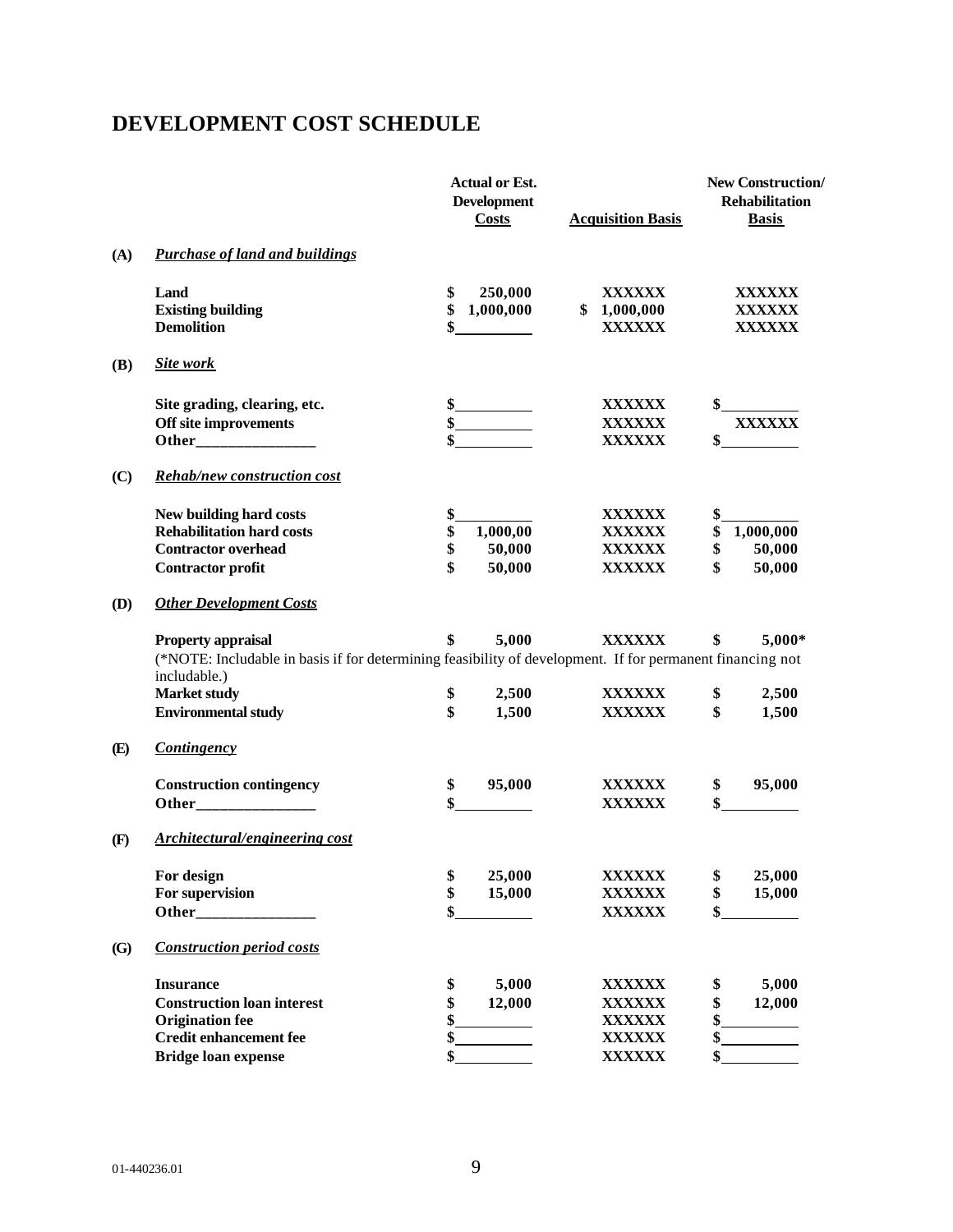|                |                                                                                                                                                                                                                                     | <b>Actual or Est.</b><br><b>Development</b><br><b>Costs</b> | <b>Acquisition Basis</b> | <b>New Construction/</b><br><b>Rehabilitation</b><br><b>Basis</b> |
|----------------|-------------------------------------------------------------------------------------------------------------------------------------------------------------------------------------------------------------------------------------|-------------------------------------------------------------|--------------------------|-------------------------------------------------------------------|
| (H)            | <b>Financing fees and expenses</b>                                                                                                                                                                                                  |                                                             |                          |                                                                   |
|                | <b>Bond premium</b>                                                                                                                                                                                                                 | \$                                                          | XXXXXXX                  | <b>XXXXXXX</b>                                                    |
|                | <b>Credit report</b>                                                                                                                                                                                                                | \$                                                          | <b>XXXXXXX</b>           | <b>XXXXXXX</b>                                                    |
|                | Perm. loan orig. fee                                                                                                                                                                                                                | \$<br>30,000                                                | <b>XXXXXXX</b>           | XXXXXXX                                                           |
|                | Perm. loan enhancement                                                                                                                                                                                                              | \$                                                          | <b>XXXXXXX</b>           | <b>XXXXXXX</b>                                                    |
|                | <b>Cost of underwriter</b>                                                                                                                                                                                                          | \$                                                          | <b>XXXXXXX</b>           | <b>XXXXXXX</b>                                                    |
|                | <b>Title and recording</b>                                                                                                                                                                                                          | \$<br>5,000                                                 | <b>XXXXXXX</b>           | XXXXXXX                                                           |
|                | <b>Counsel fee</b>                                                                                                                                                                                                                  | \$                                                          | <b>XXXXXXX</b>           | <b>XXXXXXX</b>                                                    |
|                | <b>Other</b> and the state of the state of the state of the state of the state of the state of the state of the state of the state of the state of the state of the state of the state of the state of the state of the state of th | \$                                                          | <b>XXXXXXX</b>           | XXXXXXX                                                           |
| $\mathbf{I}$   | Soft costs                                                                                                                                                                                                                          |                                                             |                          |                                                                   |
|                | <b>LIHTC</b> fees                                                                                                                                                                                                                   | \$<br>5,000                                                 | XXXXXXX                  | \$<br>5,000                                                       |
|                | <b>LIHTC</b> consultant fee                                                                                                                                                                                                         | \$<br>10,000                                                | <b>XXXXXXX</b>           | <b>XXXXXXX</b>                                                    |
|                | (Note: LIHTC fees can be included in basis.)                                                                                                                                                                                        |                                                             |                          |                                                                   |
| $(\mathbf{J})$ | <b>Syndication costs</b>                                                                                                                                                                                                            |                                                             |                          |                                                                   |
|                | Organizational                                                                                                                                                                                                                      | \$<br>15,000                                                | XXXXXXX                  | XXXXXXX                                                           |
|                | <b>Tax opinion</b>                                                                                                                                                                                                                  | \$<br>5,000                                                 | <b>XXXXXXX</b>           | XXXXXXX                                                           |
|                | Other <sub>_______</sub>                                                                                                                                                                                                            |                                                             | <b>XXXXXXX</b>           | XXXXXXX                                                           |
| (K)            | <b>Developer fees</b>                                                                                                                                                                                                               |                                                             |                          |                                                                   |
|                | Developer overhead                                                                                                                                                                                                                  | \$                                                          |                          | \$                                                                |
|                | <b>Developer fee</b>                                                                                                                                                                                                                | \$<br>313,000                                               | \$<br>50,000             | \$<br>263,000                                                     |
| (L)            | <b>Developmentt reserves</b>                                                                                                                                                                                                        |                                                             |                          |                                                                   |
|                | <b>Rent-up reserves</b>                                                                                                                                                                                                             | \$<br>30,000                                                | <b>XXXXXXX</b>           | <b>XXXXXXX</b>                                                    |
|                | <b>Operating reserves</b>                                                                                                                                                                                                           | \$<br>25,000                                                | <b>XXXXXXX</b>           | <b>XXXXXXX</b>                                                    |
|                | <b>Other</b>                                                                                                                                                                                                                        |                                                             | <b>XXXXXXX</b>           | <b>XXXXXXX</b>                                                    |
|                | <b>Total residential costs:</b>                                                                                                                                                                                                     | \$<br>2,949,000                                             | \$<br>1,050,000          | 1,529,000                                                         |
|                | Total commercial space costs:                                                                                                                                                                                                       | \$                                                          | XXXXXXX                  | <b>XXXXXXX</b>                                                    |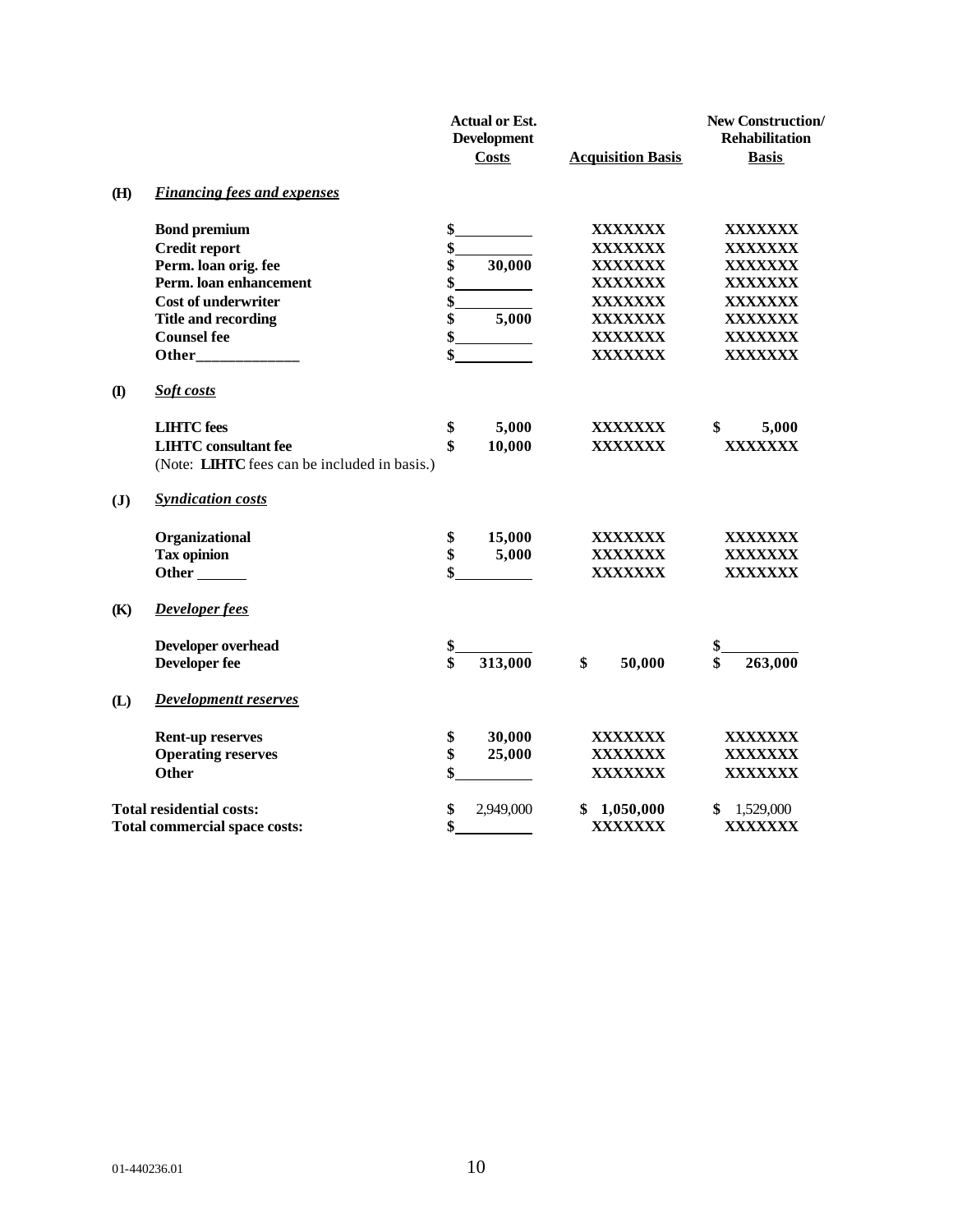| <b>Deduct from basis:</b>                        |                 |                 |
|--------------------------------------------------|-----------------|-----------------|
| <b>Grant proceeds</b>                            | $($ \$          | (\$             |
| <b>B.M.R.</b> federal loans                      | (\$             | (\$             |
| Non-qualified non-recourse financing             | (\$             | (\$             |
| Non-qualified portion of higher quality units    |                 |                 |
| (Section $42(d)(5)$ )                            | \$              | (\$             |
| Historic credits (on residential portion only)   | (\$             | (\$             |
| <b>TOTAL ELIGIBLE BASIS</b>                      | 1,050,000<br>\$ | 1,529,000<br>\$ |
| High cost area adjustment $(x 130\%)$            |                 |                 |
| (no adjustment is allowed for acquisition costs) | XXXXXXX         | XXXXXXXX        |
| <b>TOTAL ADJUSTED ELIGIBLE BASIS</b>             | 1,050,000<br>\$ | 1,529,000<br>\$ |
| Multiplied by the applicable fraction            | 100%            | 100%            |
| <b>TOTAL QUALIFIED BASIS</b>                     | 1,050,000<br>\$ | \$<br>1,529,000 |
| Multiplied by the Applicable Credit Percentage   | $4.0\%$         | $9.0\%$         |
| <b>TOTAL AMOUNT OF LIHTC REOUESTED</b>           | 42,000<br>\$    | 137.610<br>\$   |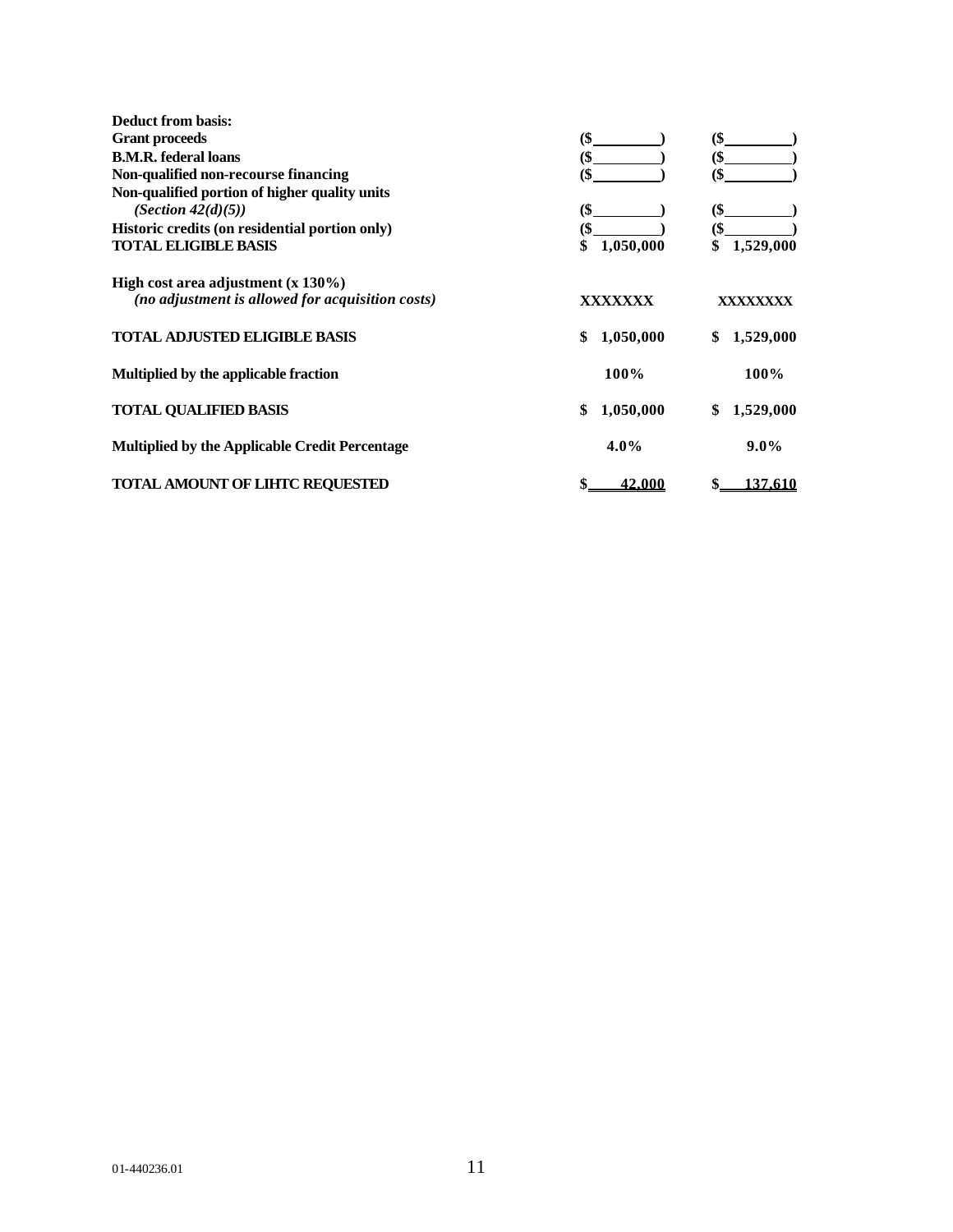Upon the completion of the cost items specified within the development cost section of the LIHTC Application, the applicant will then **deduct** from the total residential costs the following items:

- 1. **Grant proceeds**  Pursuant to Code Section 42(d)(5)(A), any grant of which any portion is funded with Federal fund, will require that the eligible basis for that development to be reduced by the amount of such grant. Simply stated this means that if a development receives a Federal grant, then the amount of that grant must be subtracted from the total residential costs prior to the determination of LIHTCs. A similar rule applies to costs financed with the proceeds of state grants.
- 2. **Below market rate (B.M.R.) federal loans** Pursuant to Code Section 42(i)(2)(B), developments receiving financing the source of which is from Federal funds, with an interest rate that is below the applicable federal rate, may either (i) reduce eligible basis by the amount of such financing or (ii) reduce the applicable LIHTC percentage from nine percent to four percent. A demonstration will be provided below for this scenario.
- 3. **Non-qualified non-recourse financing** The provisions for this reduction are provided for within Code Section 42(k) pertaining to the At-Risk Rules. Generally, non-qualified non-recourse financing is considered to be non-recourse seller financing. In the instance where a developer acquires property, and, as a portion of the acquisition price, the purchaser provides a note to the seller, the amount of such financing provided for within this note would be deducted from the total residential costs. (Note, not applicable to widely held corporations).
- 4. **Non-qualified portion of higher quality unit** Pursuant to Code Section 42(d)(3), in the instance where there exists a disproportionate standard between the quality of the non-set-aside units and those units set aside for low-income families and individuals, the developer must deduct the costs associated with those higher quality units from the total residential costs.
- 5. **Historic Rehabilitation Tax Credit** In the instance where a development receives both the historic rehabilitation tax credits and low-income housing tax credits, the amount of the historic rehabilitation tax credits must be deducted from the rehabilitation portion of the total residential costs prior to the determination of the LIHTC.

Through the deduction of the above listed items, the applicant has taken the total residential costs associated with the creation of the development and filtered them into what is referred to as eligible basis, which is covered in Code Section 42(d).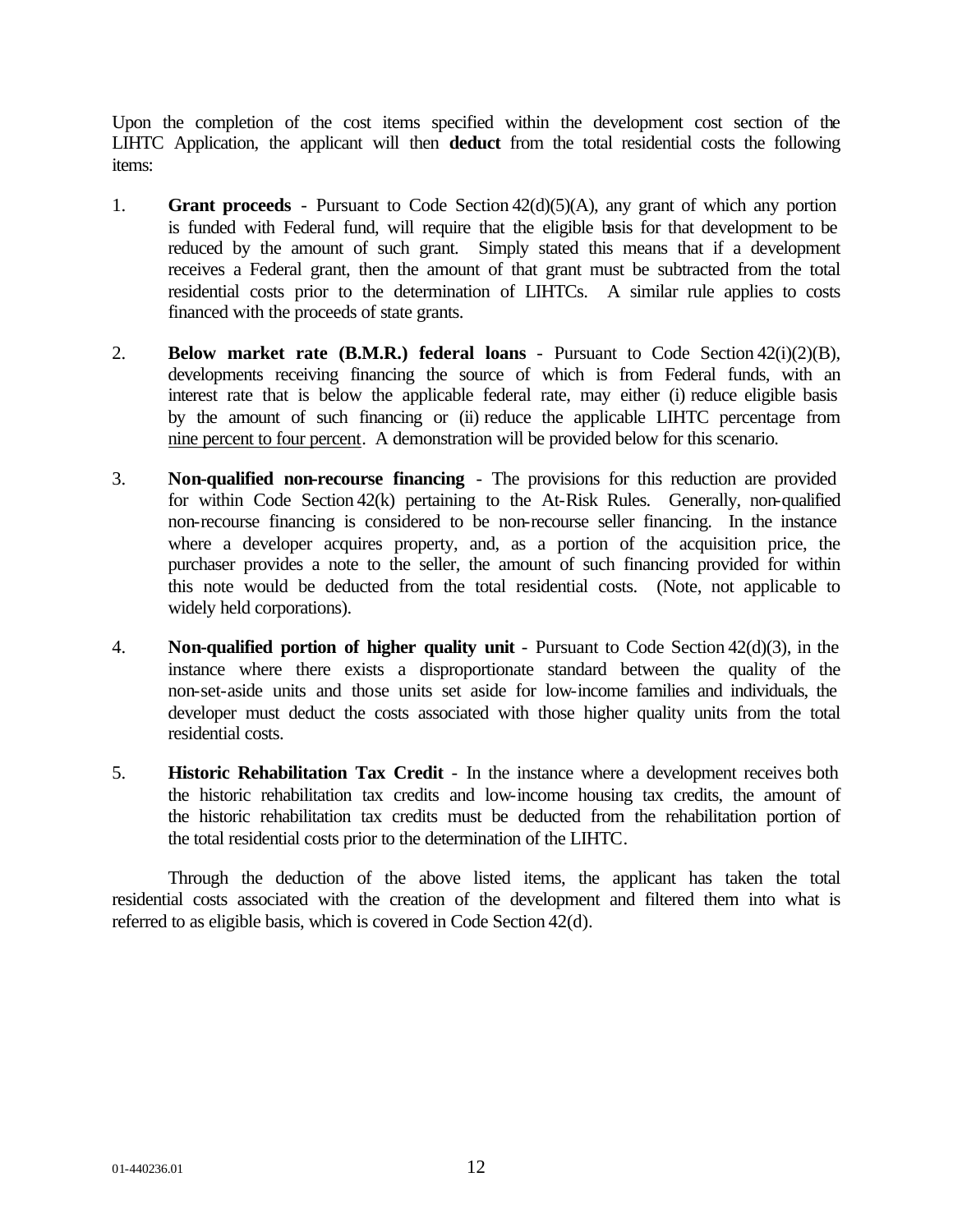To take the development from total eligible basis to total qualified basis, the developer must apply the applicable fraction as previously discussed in this Guide. The **applicable fraction** is defined in Code Section 42(c)(1)(B) as the smaller of either the unit fraction or floor space fraction:

1. **Unit Fraction** - Pursuant to Code Section 42(c)(1)(C), the unit fraction equals the amount of low-income units divided by the total number of units (vacant or occupied) within the development.

Low-Income Units  $\div$  Total Units  $=$  Unit Fraction

2. **Floor Space Fraction** - Pursuant to Code Section 42(c)(1)(D), the floor space fraction equals the total floor space attributable to the low-income units divided by the total floor space (whether or not occupied) of the property.

Low-Income Floor Space  $\div$  Total Floor Space = Floor Space Fraction

By multiplying the eligible basis, as previously determined, times the applicable fraction, the applicant will arrive at the qualified basis of the development. To determine the maximum LIHTCs allowable under the qualified basis determination, the developer must multiply the qualified basis by the applicable credit percentage rate.

For purposes of the initial analysis of the LIHTC Application, the developer should utilize **four percent** as the applicable credit percentage rate for allowable acquisition costs and new construction/rehabilitation costs utilizing federal subsides, as provided for in Code Section 42(i)(2)(A). For all other new construction/substantial rehabilitation costs, the developer will utilize **nine percent** as the applicable credit percentage rate.

At either the date on which the building is placed-into-service or at the election of the developer, NIFA will fix the applicable credit percentage rate pursuant to Section 42(b)(2) of the Code. The applicable credit percentage rate is set each month by the Secretary of the Treasury.

In the example provided above, the maximum annual amount of LIHTCs that may be claimed under the qualified basis determination would be  $$179,610$  (\$42,000 + \$137,610).

Utilizing the same total residential costs as provided for above, NIFA will now provide examples of how to determine the maximum LIHTCs allowable, through the qualified basis method, under a number scenarios.

## **DEVELOPMENTS LOCATED IN A QUALIFIED CENSUS TRACT (QCT).**

Developments located in QCTs may be eligible to have their new construction/rehabilitation eligible basis increased by 30%, as provided for in Code Section  $42(d)(5)(C)$ . The increase to eligible basis, for developments located in a qualified census tract, is not allowable on the acquisition cost of existing buildings. The definition of a QCT is provided below: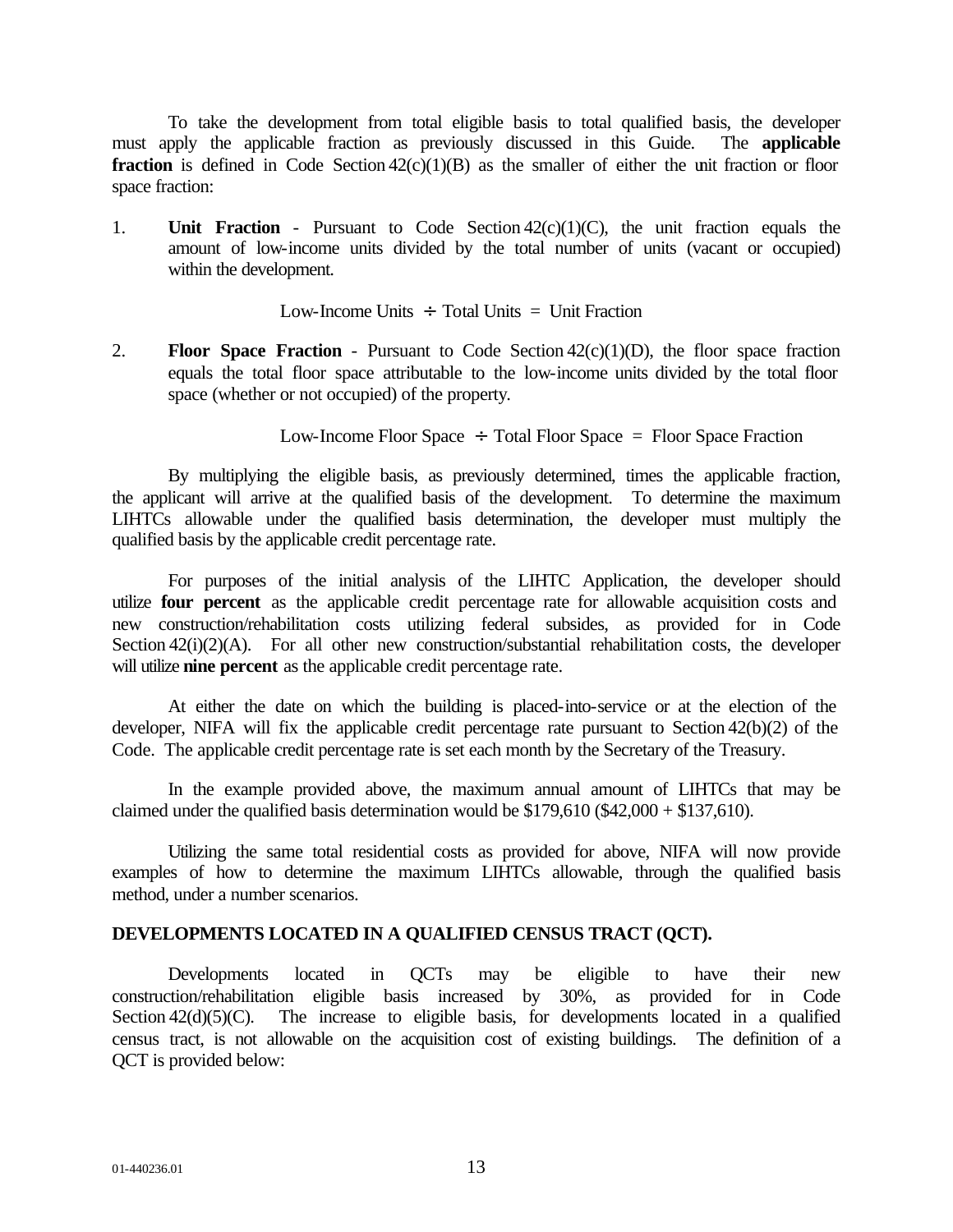**Qualified Census Tract** - Pursuant to Code Section  $42(d)(5)(C)(ii)$ , a QCT is defined as any census tract so designated by the Secretary of Housing and Urban Development and, for the most recent year for which census data are available on household income in such tract, either in which 50 percent or more of the households have an income that is less than 60 percent of the area median gross income for such year or which has a poverty rate of at least 25 percent.

The Secretary of Housing and Urban Development designates those areas that will receive the additional benefits inherent by increasing the eligible basis. On an annual basis, NIFA receives a listing of these QCTs and provides the information to you on page 20 of this Guide and in the LIHTC Application.

In providing this example of how to calculate the maximum LIHTCs allowable when a development is located in a QCT, NIFA will use the example as previously provided:

| <b>TOTAL ELIGIBLE BASIS</b>                                                   | $\mathbb{S}^-$<br>1,050,000 | 1,529,000<br>\$       |
|-------------------------------------------------------------------------------|-----------------------------|-----------------------|
| High cost area adjustment<br>(no adjustment is allowed for acquisition costs) |                             | multiplied by<br>130% |
| <b>TOTAL ADJUSTED ELIGIBLE BASIS</b>                                          | 1,050,000                   | 1,987,700<br>S.       |
| Multiplied by the applicable fraction                                         | 100%                        | 100%                  |
| <b>TOTAL QUALIFIED BASIS</b>                                                  | 1,050,000<br>S.             | \$1,987,700           |
| Multiplied by the Applicable Credit Percentage<br>Rate                        | 4.0%                        | 9.0%                  |
| <b>TOTAL AMOUNT OF LIHTC REQUESTED</b>                                        | 42,000                      | 78,893                |

In this example, the new adjusted eligible basis for the rehabilitation portion of the total residential costs has been increased from \$1,529,000 to \$1,987,700, which accounts for the 30% increase. The result of this increase in eligible basis, holding all other factors constant, is that the LIHTCs allowable for the rehabilitation has increased from \$137,610 to \$178,893.

As stated previously, only those areas designated by the Secretary of Housing and Urban Development, in accordance with the previously cited Code section, may be eligible to claim this increase to new construction/rehabilitation basis (see page 20).

#### **Developments Receiving Federal Subsidy**

Developments receiving below market interest rate financing funded in whole or in part through Federal funds will be required to reduce the applicable credit percentage rate associated with the new construction/rehabilitation qualified basis from nine percent to four percent.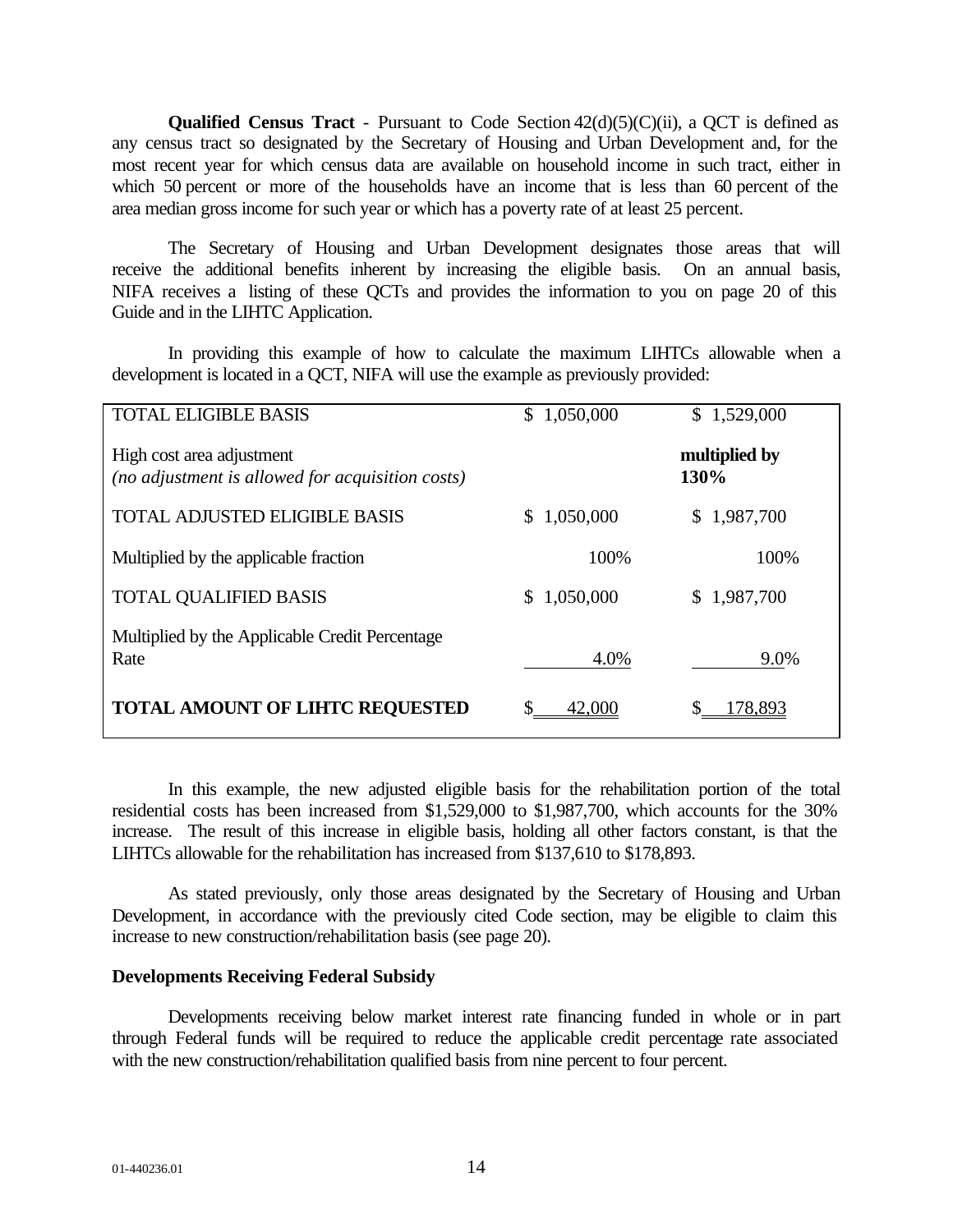The most common occurrence that leads to this reduction is when a developer receives financing from Rural Housing Services (RHS) (Farmers Home Administration) under its Section 515 program. This program provides long-term mortgage financing at a subsidized interest rate of one percent. This type of development would fall under the requirement that its applicable credit percentage rate be reduced from nine percent to four percent.

| <b>TOTAL ADJUSTED ELIGIBLE BASIS</b>                   | 1,050,000<br>S.  | \$1,529,000 |
|--------------------------------------------------------|------------------|-------------|
| Multiplied by the applicable fraction                  | 100%             | 100%        |
| <b>TOTAL QUALIFIED BASIS</b>                           | 1,050,000<br>SS. | \$1,529,000 |
| Multiplied by the Applicable Credit Percentage<br>Rate | 4.0%             | 4.0%        |
| <b>TOTAL AMOUNT OF LIHTC REQUESTED</b>                 | 42,000           | 61.160      |

In the above example, the applicable credit percentage rate was reduced from the initial nine percent to four percent, in accordance with Code Section 42(b)(2)(B). The reduction in the applicable credit percentage rate resulted in a decrease of LIHTC on the rehabilitation from \$137,610 to \$61,160.

In this example, the applicant could subtract the total principal amount of the federal below market interest rate financing from total residential costs, and in doing so would be permitted to utilize an applicable credit percentage rate of nine percent for the rehabilitation costs. Developers should consult with their tax consultant to determine which approach is most beneficial to the development.

It is important to note that some forms of Community Development Block Grant (CDBG) and HOME financing are not considered below market interest rate federal loan, as provided for in Code Section 42(i)(2)(D) and (E), respectively.

#### **Developments Electing to Set-Aside Less Than 100% of the Available Unit.**

As stated previously, prior to calculating the qualified basis for any development, the developer must first multiply its eligible basis by the applicable fraction. Under the two scenarios provided above, NIFA assumed that the developer set aside 100% of the available units for occupancy by low-income individuals or families.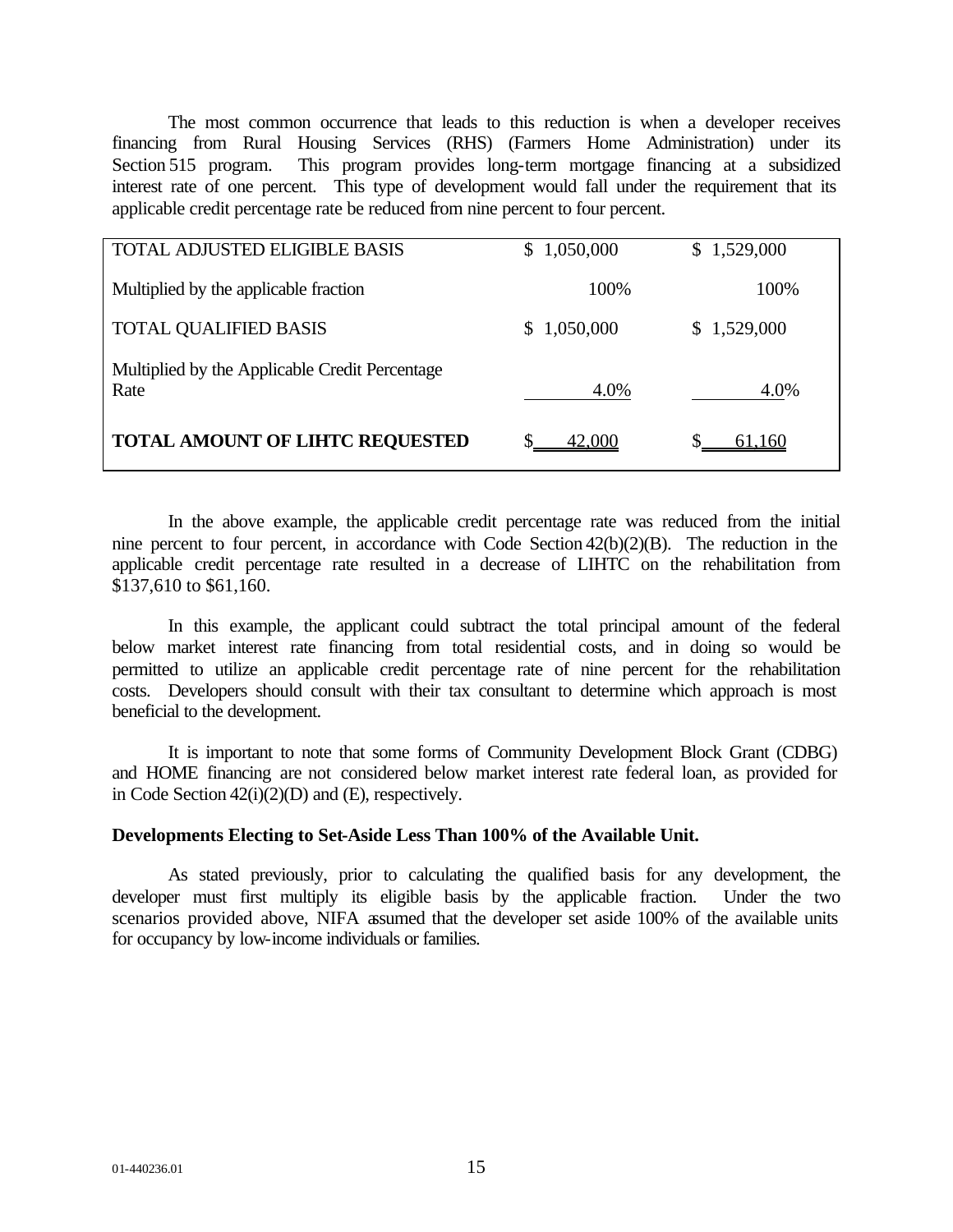| <b>Unit Composition</b> | <b>Number of Units</b> | <b>Square Footage</b> | <b>Total Square</b><br>Footage |
|-------------------------|------------------------|-----------------------|--------------------------------|
| One Bedroom Units       | 25                     | 700                   | 17,500                         |
| Two Bedroom Units       | 50                     | 900                   | 45,000                         |
| Three Bedroom Units     | <u>25</u>              | 1.100                 | 27,500                         |
| <b>TOTALS</b>           | 100                    |                       | 90,000                         |

NIFA will assume the following unit breakdown and square footage in arriving at the required applicable fraction:

For this demonstration, NIFA will assume that the developer of this property chose to set aside the following units for occupancy by low-income individuals and families:

| <b>Unit Composition</b> | <b>Number of Units</b> | <b>Square Footage</b> | <b>Total Square</b><br>Footage |
|-------------------------|------------------------|-----------------------|--------------------------------|
| One Bedroom Units       |                        | 700                   | 11,900                         |
| Two Bedroom Units       | 25                     | 900                   | 22,500                         |
| Three Bedroom Units     |                        | 1.100                 | 8,800                          |
| <b>TOTALS</b>           | 50                     |                       | 43.200                         |

To determine the applicable fraction, the developer will need to perform both the unit fraction and floor space fraction calculations as previously provided.

As you will recall, the formula for determining the unit fraction is:

Low Income Units  $\div$  Total Units  $=$  Unit Fraction

By utilizing this formula, the corresponding unit fraction for the unit composition and set-aside portions as provided above would be  $50\%$  ( $50 \div 100 = 50\%$ ).

The formula for determining the floor space fraction once again is:

Low Income Floor Space  $\div$  Total Floor Space = Floor Space Fraction

Consequently, the appropriate floor space fraction for the unit composition and set-aside portions as provided above would be **48%** (43,200  $\div$  90,000 = 48%).

Upon the completion of these two calculations, the developer would determine that the applicable fraction would be the lesser of the unit fraction or floor space fraction, or as would be the case in this example, 48%: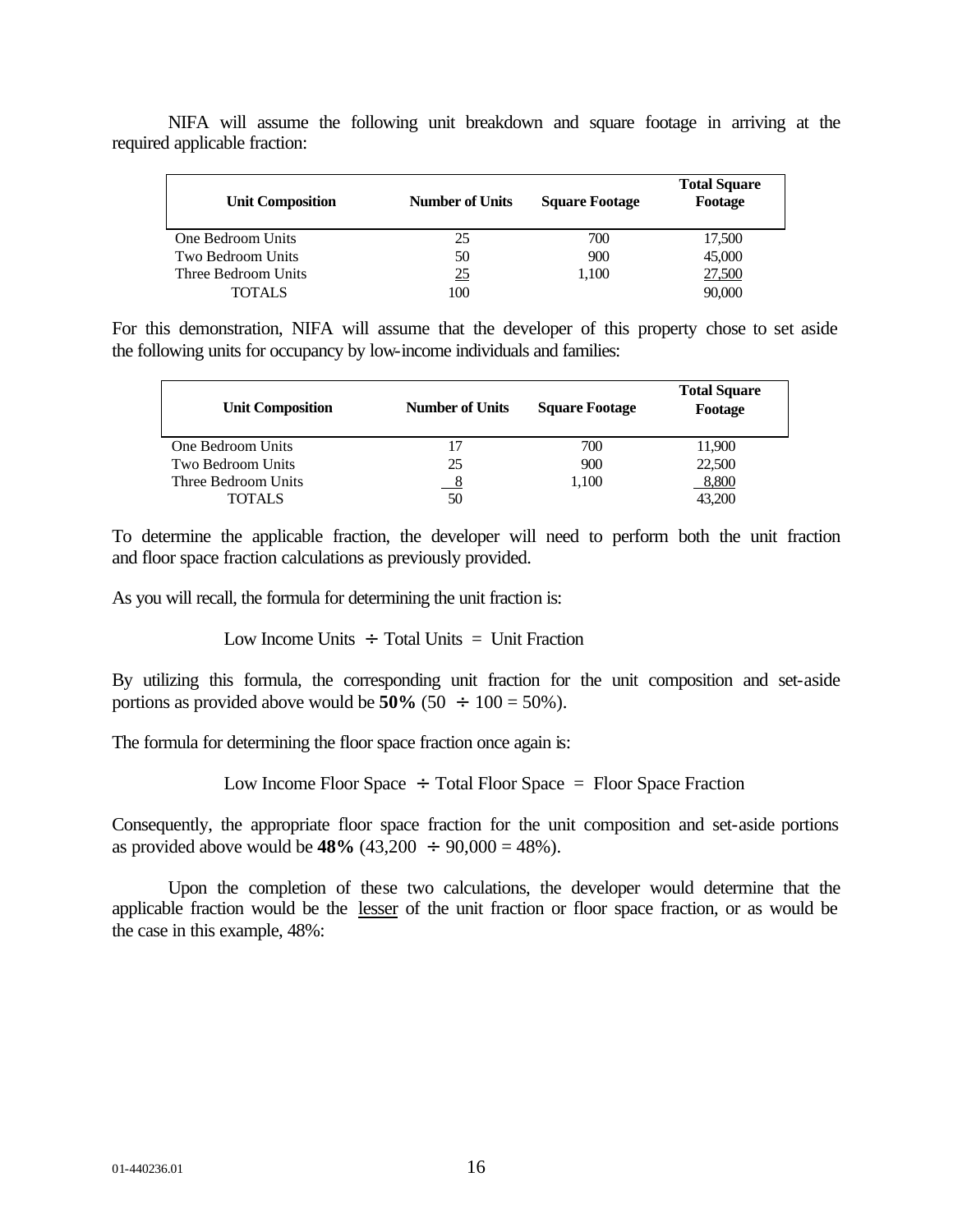| <b>TOTAL ADJUSTED ELIGIBLE BASIS</b>                   | S. | 1,050,000 |   | \$1,529,000 |
|--------------------------------------------------------|----|-----------|---|-------------|
| Multiplied by the applicable fraction                  |    | 48%       |   | 48%         |
| <b>TOTAL QUALIFIED BASIS</b>                           | JЭ | 504,000   | S | 764,592     |
| Multiplied by the Applicable Credit Percentage<br>Rate |    | 4.0%      |   | 68,813%     |
| <b>TOTAL AMOUNT OF LIHTC REQUESTED</b>                 |    | 20,160    |   | 68,813      |

The developer must use the applicable fraction against both the acquisition and rehabilitation categories to properly calculate the maximum allowable LIHTC.

Only that portion of the development that is set-aside for low-income individuals and families under the LIHTC program may receive the benefits of the LIHTCs. Consequently, since the developer in this example chose to set-aside only 48% of the development for low-income individuals and families, it will only be allocated the amount of LIHTCs that corresponds to the elected set-aside. As a result of this reduction in the applicable fraction, the qualified basis was reduced, which leads to the reduction in the amount of LIHTCs that the developer can request.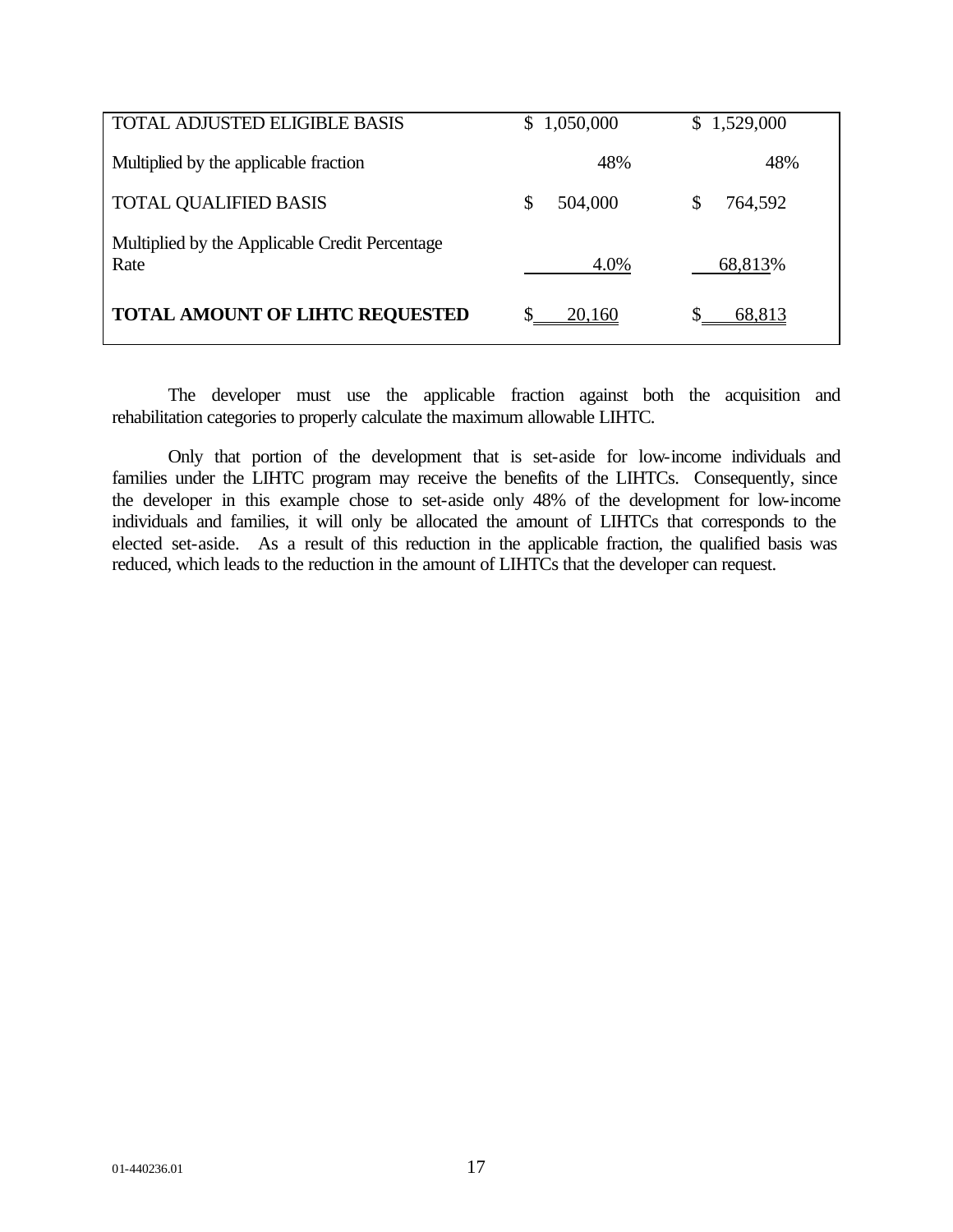## **EQUITY / FUNDING GAP DETERMINATION**

The equity/funding gap takes into consideration the total sources and uses of funds required for the completion of the new construction, rehabilitation or acquisition and subsequent rehabilitation of a particular development. The basis for this analysis can be found in Code Section  $42(m)(2)(B)$ , which states that the housing credit agency should determine the level of LIHTCs that will be necessary for the development to be financially feasible as a qualified low income housing development throughout the credit period. In arriving at this determination, the housing credit agency is instructed to review the sources and uses of funds and the total financing planned for the development (see Code Section  $42(m)(2)(B)(i)$ ) and also any proceeds or receipts expected to be generated by reason of the tax benefits (see Code Section  $42(m)(2)(B)(ii)$  or the syndication of the LIHTCs.

NIFA, through the process of determining the eligible basis of a particular development, has already accomplished the function of determining the total development costs associated with the completion of the development. The LIHTC Application requires the developer to supply information concerning the proposed financing to be utilized towards the completion of the development that will be used in this calculation to offset the anticipated development costs.

The final component of the equity/funding gap calculation is the determination of the proceeds to be received through the syndication of the LIHTCs. In arriving at this determination, NIFA may assume that the typical development will receive \$.75 for every dollar in LIHTCs allocated to the development. The \$.75 assumes the discounting which the investor will apply to the LIHTCs and also the cost associated with the arrangement of the limited partnership or limited liability company through a syndication firm. NIFA will utilize the equity/funding gap approach even in the instance where the developer chooses not to sell the benefits of the LIHTCs to an investor.

## **Total Residential Costs**

The total residential costs are those development costs for both the acquisition and/or new construction/rehabilitation categories. It is important to note that this calculation utilizes those development costs, which are considered ineligible under the qualified basis determination.

#### **Total Sources of Funds**

The total source of funds includes all proposed or current funding that will be utilized on the development. In arriving at the total sources of funds NIFA will consider the permanent financing as opposed to interim financing. In the instance where grants are to be considered on a particular development, the applicant must include the initial amount of the grant as a source of funds under this calculation.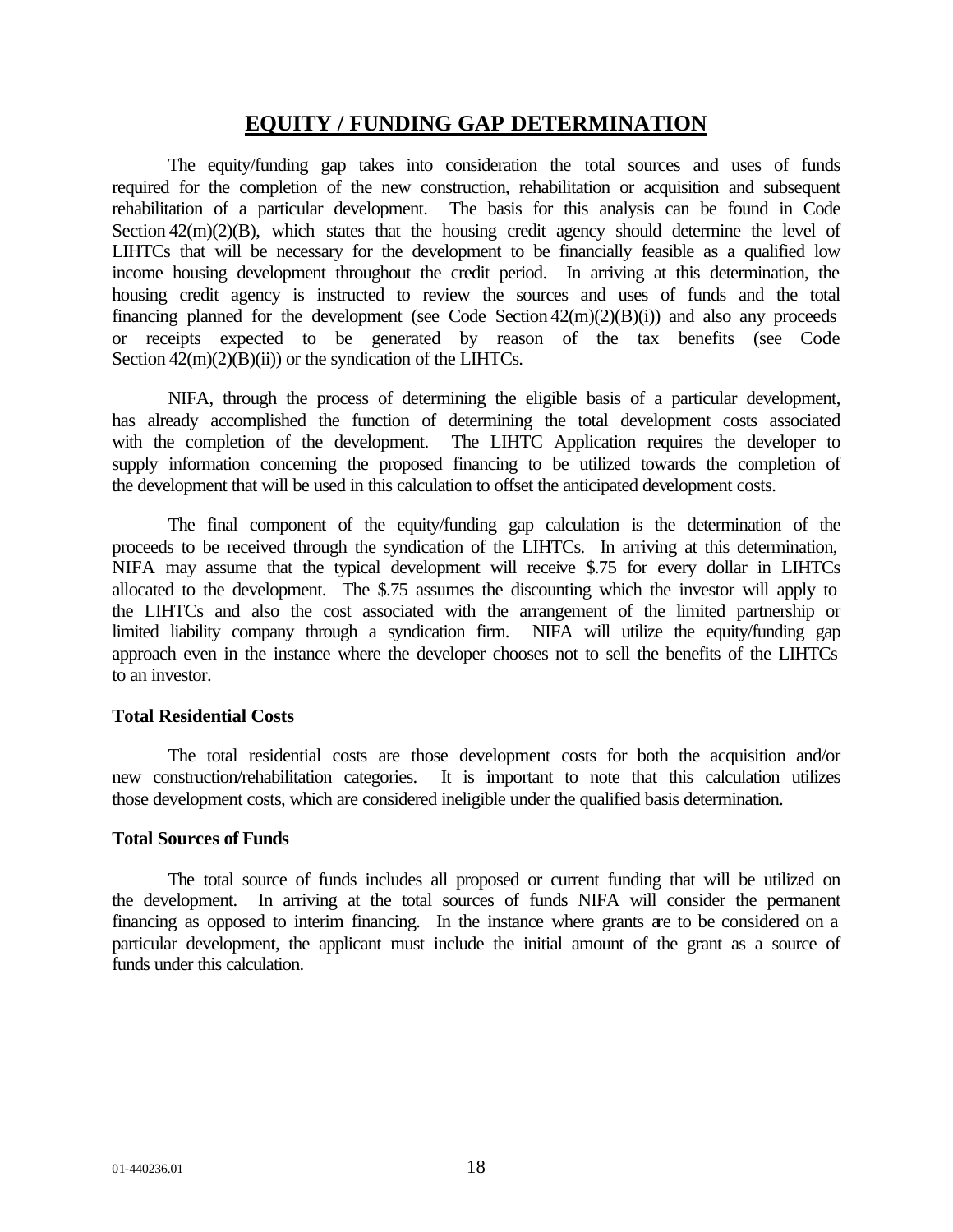#### **Syndication Factor**

The syndication factor is the anticipated value of the LIHTCs to the developer. This is the percentage of each dollar, that the investor will pay for the LIHTCs. As previously stated, the syndication factor may be assumed at \$.75 per LIHTC dollar.

The basic formula for the equity/funding gap is as follows:

| Step 1: Total Residential Costs - Total Sources of Funds | $=$ Equity Funding Gap     |
|----------------------------------------------------------|----------------------------|
| Step 2: Equity Funding Gap<br>$\div$ Syndication Factor  | $=$ Total Value of LIHTCs  |
| Step 3: Total Value of LIHTCs<br>$\div$ 10 years         | $=$ Annual Value of LIHTCs |

In conducting this example, NIFA will utilize components of the Development Cost Schedule as previously provided. In the calculation of the equity/funding gap, the costs used to reference the total uses of funds is the total residential costs, which in the previous example totaled \$2,949,000. NIFA will assume that the applicant was successful in obtaining mortgage financing equaling \$2,000,000.

| Total residential costs: | \$2,949,000 | \$1,050,000 | \$1,529,000 |
|--------------------------|-------------|-------------|-------------|
|                          |             |             |             |

The amount of LIHTCs determined through the equity/funding gap approach is:

| Step 1:    | \$2,949,000 |                 | $-$ \$2,000,000 = \$949,400 |
|------------|-------------|-----------------|-----------------------------|
| Step 2:    | \$949,400   | $\div$ .75      | $= $1,263,333$              |
| Step $3$ : | \$1,265,333 | $\div$ 10 years | $=$ \$126,533 per year.     |

Under the equity/funding gap approach, it would be assumed that through the allocation of \$126,533 per year in LIHTCs for the next ten years, the applicant could transfer the benefits of these LIHTC to an investor for \$.75 on the dollar and receive \$949,400 in equity capital that would offset the initial funding requirement.

For the final process in arriving at the maximum amount of annual LIHTCs allowable for a development, the developer must compare the amount of LIHTCs determined under both the qualified basis and equity/funding gap approaches. As stated previously, the maximum amount of LIHTCs that will be allocated to a development will be determined by the lesser of these two approaches.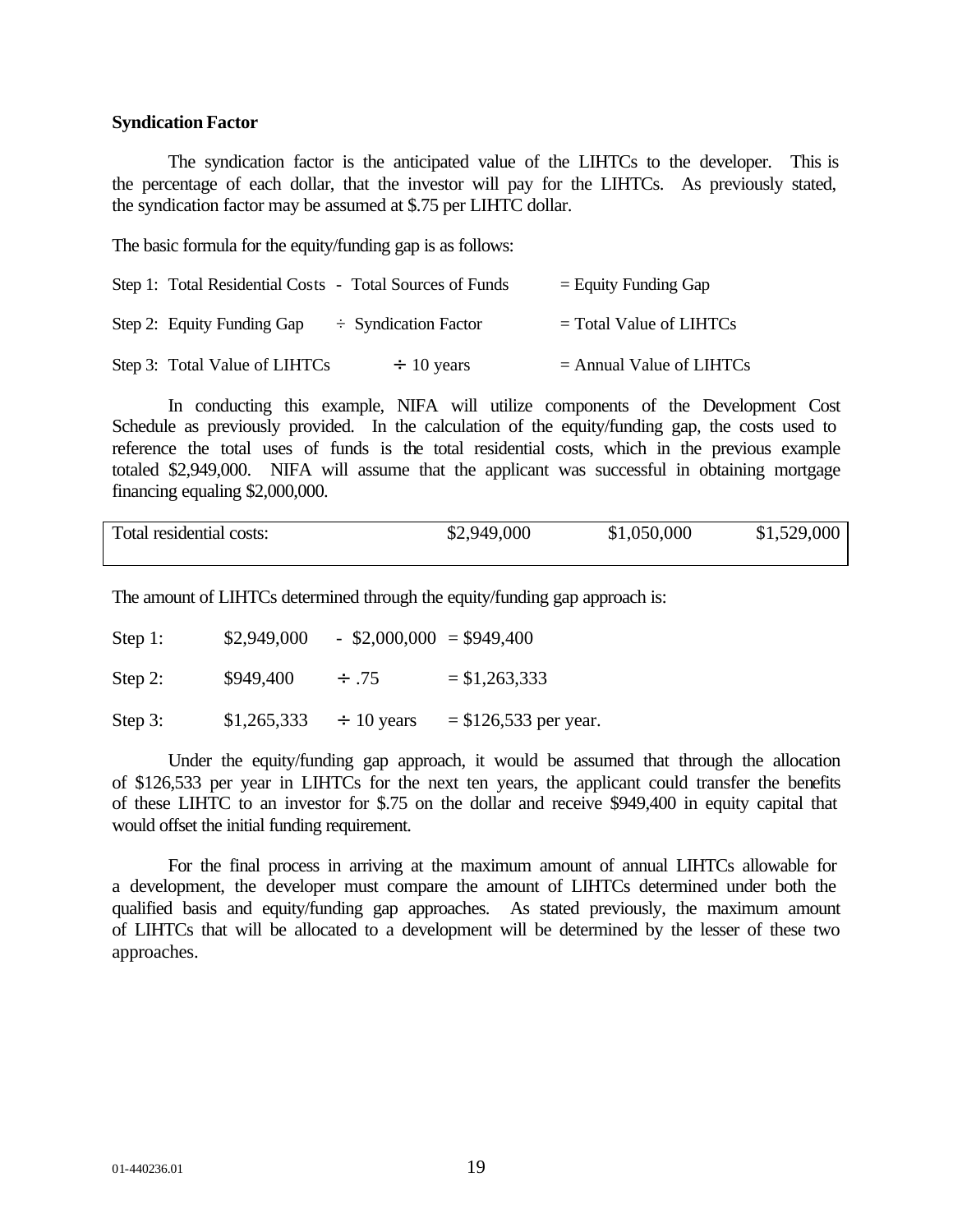#### **MAXIMUM ALLOWABLE RENTS TO BE CHARGED ON SET-ASIDE UNITS**

As previously discussed in the section pertaining to the requirements to be considered as a qualified low-income housing development, the developer must agree to set-aside a certain percentage of the units for occupancy by low-income individuals or families. The units that are to be set-aside for low-income occupancy must also be rent restricted.

The portion of the Code that pertains to rent restrictions is Code Section  $42(g)(2)$ . In general, the rent that is allowed to be charged to low-income individuals or families under the LIHTC program can not exceed 30 percent of the imputed income limitation applicable to the units that are set-aside. Imputed income limitation is considered to be the income that would apply to individuals occupying a unit if the number of individuals that occupied the unit were determined as follows:

- 1. in the case where the unit does not have a separate bedroom, one individual; and
- 2. in the case where the unit has one or more separate bedrooms, 1.5 individuals for each separate bedroom.

Taking the above definition into consideration, the following imputed income limitation parameters would be established:

| Number of Bedrooms | <b>Imputed Income Limitation</b> |
|--------------------|----------------------------------|
| Efficiency         | 1.0 person                       |
| One Bedroom        | 1.5 persons                      |
| Two Bedrooms       | 3.0 persons                      |
| Three Bedrooms     | 4.5 persons, etc.                |

In calculating the maximum monthly rental rate that can be charged on a low-income set-aside unit, it has previously been stated that the rent may not exceed 30% of the imputed income limitation applicable to the unit. Within this 30%, the developer must discount away any and all allowances for utilities that the tenant is responsible for paying directly to the service provider, pursuant to Code Section  $42(g)(2)(B)(ii)$ .

LIHTC rent limits include an allowance for the cost of utilities (heat, lights, air conditioning, water, sewer, oil or gas). In developments where the developer pays all utilities, no adjustment in the LIHTC rent limits are needed to determine the maximum rent that can be charged for a LIHTC unit. In developments where tenants pay all or a portion of their own utilities, the rent established for a LIHTC unit must not exceed the applicable LIHTC rent limit for that unit.

Depending on whether or not the development receives additional assistance from other programs (such as RHS, Section 8, etc.), developers may be required to use precalculated utility allowances. Developers of conventionally financed buildings may either rely upon local PHAdetermined utility allowances or calculate allowances themselves. If developers choose to determine utility allowances themselves, they must be able to document calculations as described in Treasury Regulation Section 1.42-10.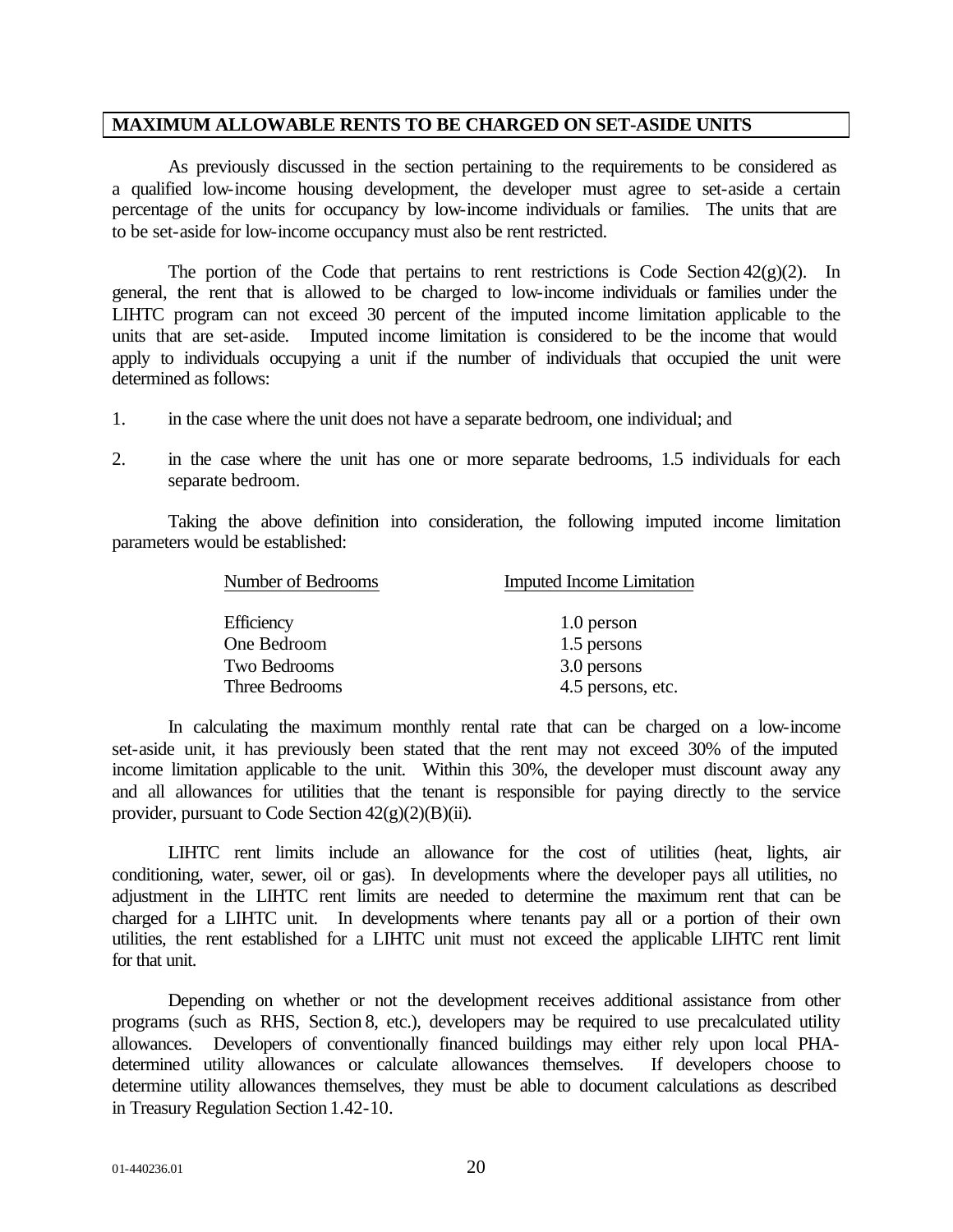The calculation of the maximum rental rate establishes the ceiling that can be charged under the requirements of the LIHTC program, and not what should be charged to any particular tenant. The developer must continue to be sensitive to the prevailing market rates in establishing the rents, while being conscious of the maximum rental rate that is allowed under the LIHTC program.

The imputed income limitation calculated in the process of determining maximum rental rates does not establish the maximum family income that a prospective tenant may earn and still qualify for the housing unit. The determination as to any particular tenant's ability to qualify for a unit is limited to their income in relationship to the established HUD median income tables that corresponds to the number of people that will reside within the housing unit.

The LIHTC maximum gross rents per unit by county can be obtained by contacting NIFA.

## **LOCATION OF COUNTIES LISTED BY HUD AS QCT**

Those properties that are considered to be in a qualified census tract must conform to the provisions in Code Section 42(d)(5)(C). The definition for a qualified census tract was provided in the section dealing with the calculation of qualified basis. Following are the Department of Housing and Urban Development Statutorily Mandated Qualified Census Tracts for Code Section 42:

| County              | <b>Census Tract Number</b>                                                                                                                                                                                  |
|---------------------|-------------------------------------------------------------------------------------------------------------------------------------------------------------------------------------------------------------|
| Douglas             | 0003.00 0005.00 0006.00 0007.00 0080.00<br>0011.00 0012.00 0016.00 0019.00 0020.00<br>0027.00 0029.00 0032.00 0039.00 0040.00<br>0050.00 0051.00 0052.00 0053.00 0054.00<br>0059.01 0059.02 0060.00 0061.01 |
| Sarpy               | 0103.02                                                                                                                                                                                                     |
| Lancaster           | 0004.00 0005.00 0006.00 0007.00 0008.00<br>0017.00 0018.00 0019.00 0020.00 0035.00                                                                                                                          |
| <b>Buffalo</b>      | 9696.00                                                                                                                                                                                                     |
| Burt                | 9401.00                                                                                                                                                                                                     |
| Keya Paha           | 9754.00                                                                                                                                                                                                     |
| Knox                | 9671.00                                                                                                                                                                                                     |
| <b>Scotts Bluff</b> | 9537.00                                                                                                                                                                                                     |
| Thurston            | 9402.00                                                                                                                                                                                                     |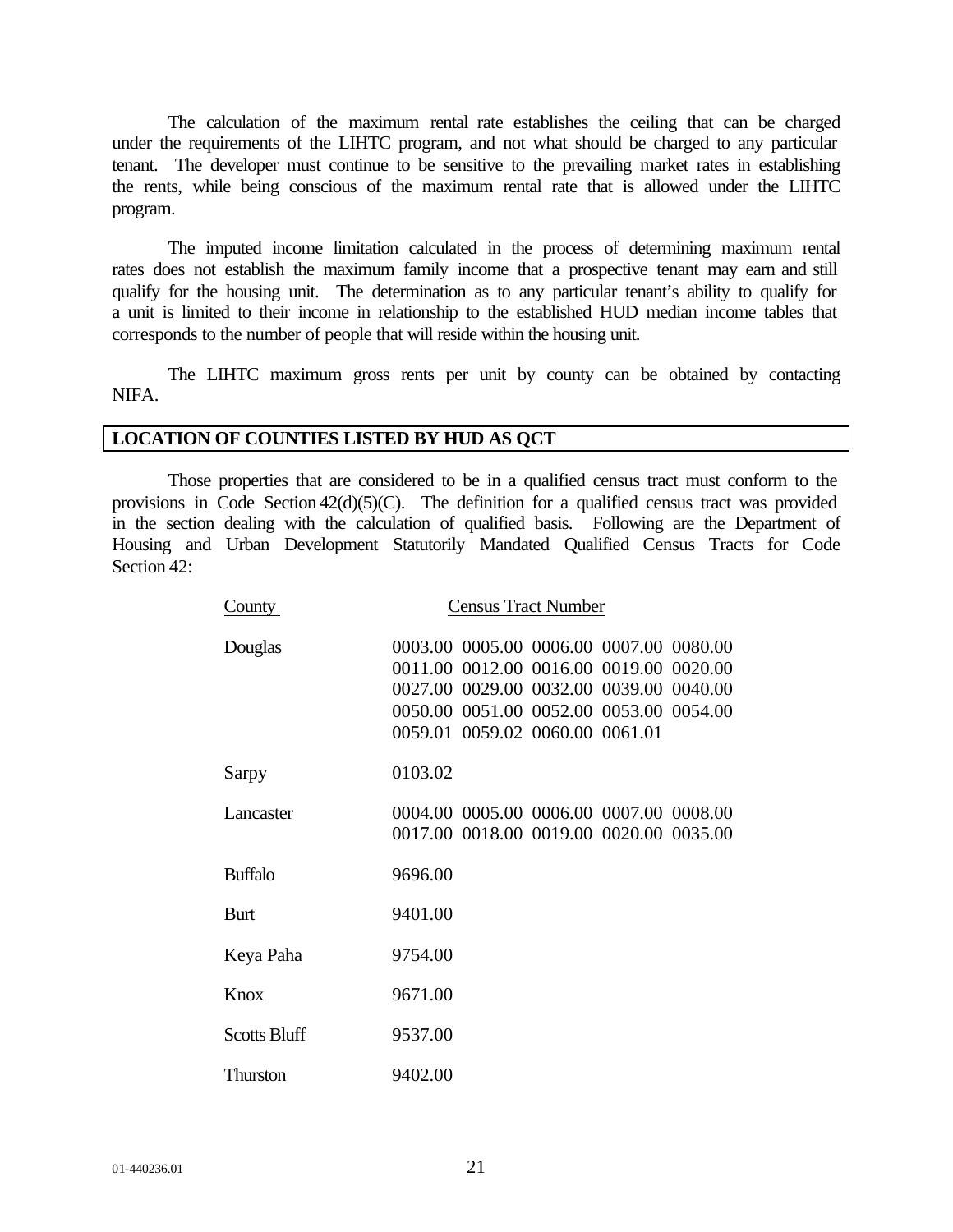#### **VALIDATING THE ALLOCATION OF LIHTCS BY YEAR END**

After NIFA determines the feasibility of a development as an affordable housing development, and the maximum LIHTCs that can be allocated to a development, those developments that meet all requirements will be considered for LIHTCs. Those developments that are recommended for LIHTCs will then be presented to NIFA's Board of Directors for their consideration and approval.

Developers receiving a conditional reservation of LIHTCs will be required to satisfy all of the conditions present within such commitment. Once all of those conditions have been satisfied, the developer either must complete the necessary new construction/rehabilitation (commonly referred to as placing the units into service) or file for a carryover allocation prior to the end of the calendar year in which the LIHTC's commitment is issued.

A carryover allocation will allow the developer 24 months from the close of the calendar year in which said carryover allocation is issued to complete the necessary rehabilitation or new construction and place the buildings into service. Failure on the part of the developer to either place the units into service or file for a carryover allocation by the specified expiration date stated in the commitment notice can result in the termination of the LIHTCs from NIFA.

#### **What is required to be eligible for a carryover?**

Eligibility for a carryover allocation requires compliance with the rules set forth in Code Section 42(h)(1)(E) and Treasury Regulation Section 1.42-6.

The following outlines basic qualification procedures for carryover allocations. A carryover allocation occurs when the developer has not and will not be finishing the rehabilitation or new construction portion of the development prior to the end of the year in which the LIHTC commitment is issued.

- 1. Commitment fee specified in the Qualified Allocation Plan and commitment notice has been received by NIFA.
- 2. All conditions and requirements have been satisfactorily cleared with NIFA.
- 3. The developer's basis in the development (as of the end of the calendar year in which the allocation is made) is more than 10% of the developer's reasonable anticipated basis in the development (as of the end of the second calendar year succeeding the allocation year). Basis means the taxpayer's adjusted basis of land and depreciable property that is reasonably expected to be part of the development, whether or not such amounts are includable in the eligible basis of the buildings in the development under Code Section 42(d). An independent, third-party certified public accountant must certify that 10% of the developer's reasonable anticipated basis has been incurred.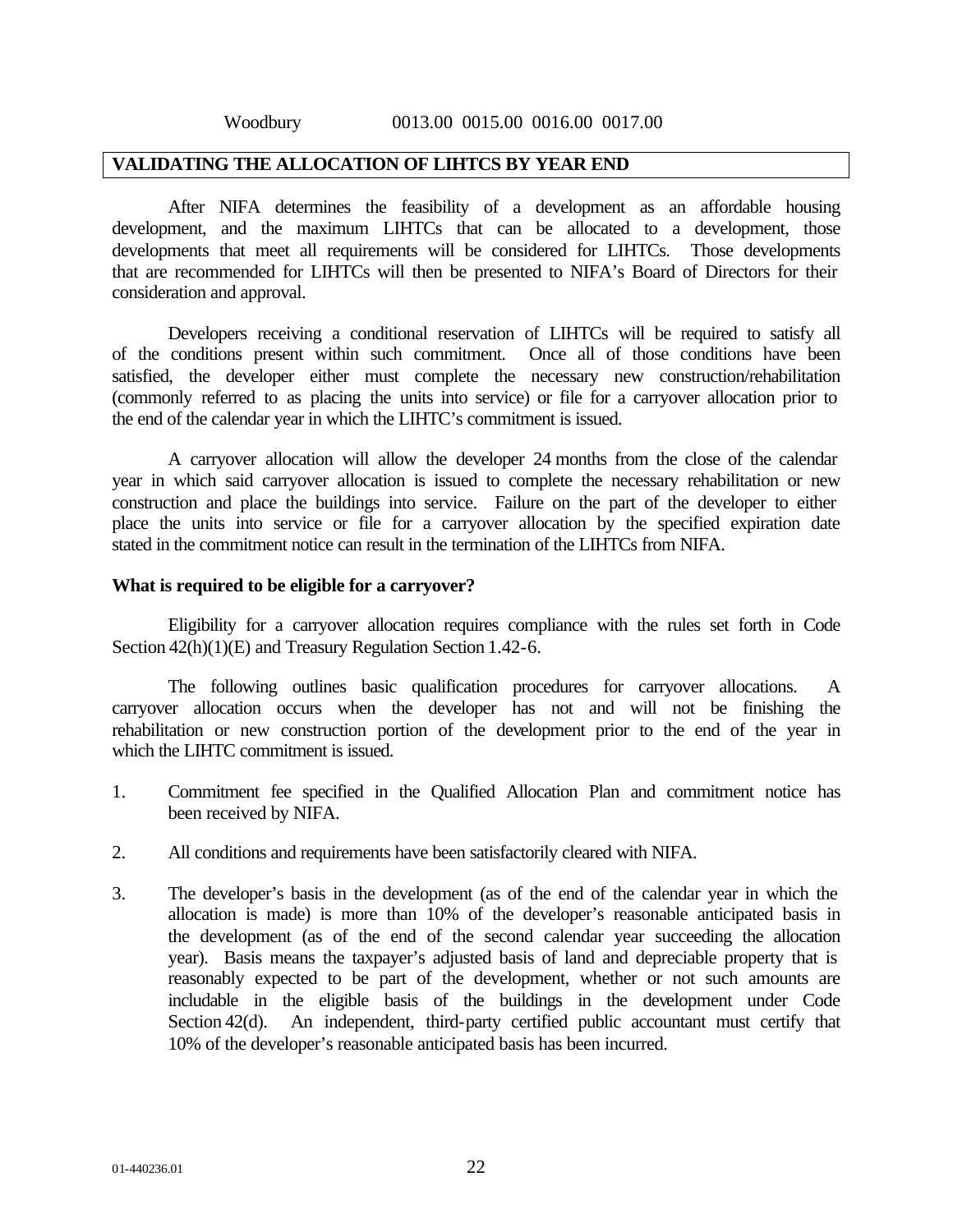#### **What is required to "place the development into service"?**

IRS Forms 8609 are issued to developers who complete their rehabilitation or new construction. For developers applying for acquisition and rehabilitation LIHTCs, the acquisition of the property must occur in the year the development receives its LIHTC allocation. If the development will be completed prior to the end of the calendar year in which it receives its commitment notice for LIHTCs, the developer must cost certify the development prior to the expiration date stated in the commitment notice. The following outlines the basic requirements of cost certifying a development for final allocation:

- 1. All conditions and requirements have been satisfactorily cleared with NIFA.
- 2. Commitment fee and Compliance Monitoring fee have been received by NIFA.
- 3. Benefits and burdens of ownership have been transferred to the development owner and the federal tax i.d. number has been established.
- 4. The Land Use Restrictive Agreement has been executed and filed in the appropriate county real property records.
- 5. NIFA has been presented with a cost certification audit and evidence that the new construction or rehabilitation work has been completed.

## **AREAS OF DIFFICULTY EXPERIENCED BY DEVELOPERS UNDER THE LIHTC PROGRAM**

In order to provide you as much information as possible concerning the LIHTC program, NIFA will cover some of the typical areas in the development that have given previous developers difficulty.

- 1. **Failure on the part of the developer to provide NIFA with sufficient information in order for it to reach a determination concerning the LIHTC Application**. If the developer does not submit sufficient information to NIFA in order for a determination to be made as to either priority of the LIHTC Application, eligibility of the development under the requirements of the LIHTC program, maximum amount of LIHTCs that may be allowed on the development, etc., then NIFA will be delayed in processing the LIHTC Application. If the deficiencies under this scenario are not adequately addressed by the applicant, the property may not be considered for LIHTCs during the application round or possibly may be terminated by NIFA.
- 2. **Failure on the part of the applicant to properly calculate the maximum allowable LIHTCs for the development.** By not properly calculating the amount of LIHTCs that are allowable, the applicant may either overestimate or underestimate the potential LIHTC commitment. If plans and forecasts dealing with the financial structure of the development are taken into consideration, under the assumption that the initial applicant's LIHTC estimates are correct, and NIFA subsequently recalculates the LIHTC amount at a lower level, then the developer would be faced with the prospect of re-analyzing the transaction to determine the willingness to proceed under the new LIHTC amounts.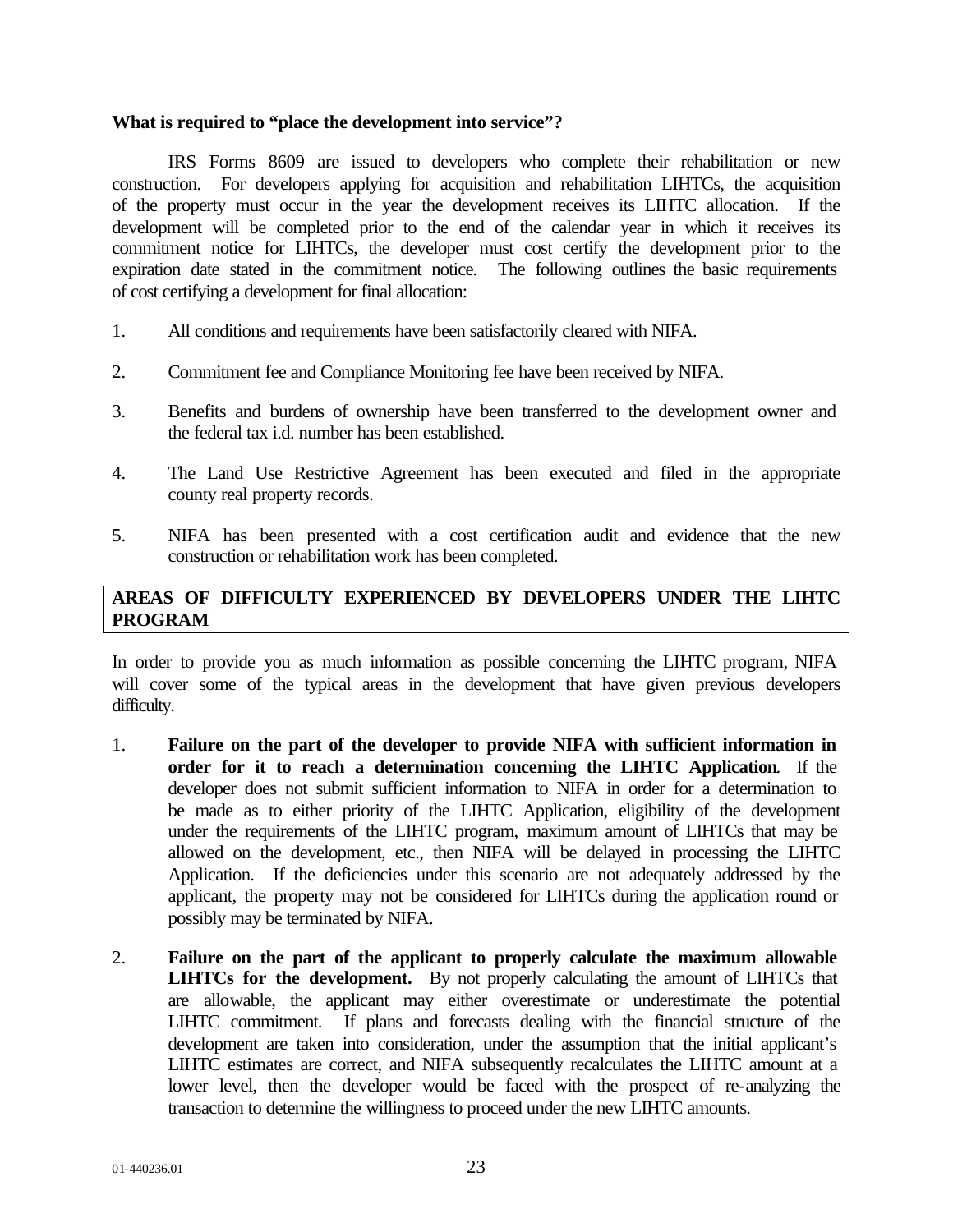- 3. **Failure on the part of the applicant to properly calculate the maximum amount of rents that would be allowable under the LIHTC program.** When the applicant improperly calculates the maximum rental rates can may be charged, and in doing so bases the proforma operating estimates on the incorrect rental rate, the reduction in the maximum allowable rental amount may adversely affect the long term estimates of operating performance, and possibly reduce the development's viability under the LIHTC program.
- 4. **Failure on the part of the applicant to properly satisfy the necessary year-end requirements of the LIHTC program.** As stated previously in this guide, the developer is required to either place the development into service or file the necessary documentation to receive a carryover allocation of the LIHTCs prior to the end of the calendar year in which the commitment was received by the developer. Should the developer receive a commitment of LIHTCs and fail to perform either of these two alternatives by the end of such calendar year, NIFA will terminate the LIHTC commitment.
- 5. **Failure on the part of the applicant to adhere to LIHTC Application round deadlines or supplemental notice deadlines issued from NIFA.** The applicant is advised to adhere to the deadlines with regards to any application round and any notice issued with regards to the development whereby NIFA is requesting additional information to complete its analysis of the development. NIFA will not accept any LIHTC Application that is filed after the posted deadline. The failure of the applicant to submit the required supplemental documentation by the specified due date may be cause for the termination of the development file.
- 6. **The applicant fails to provide NIFA with a complete LIHTC Application.** Much the same as discussed in issue number one, if the applicant provides NIFA with an incomplete LIHTC Application, NIFA will be required to pursue the applicant for additional documentation instead of analyzing the development for its eligibility for LIHTCs. In certain cases where the applicant fails to provide NIFA with information concerning selection criteria issues, NIFA may be forced to consider the application based upon the information initially submitted, which could reduce the priority associated with the development. As stated earlier in this guide, NIFA will not take the responsibility of insuring that criteria issues, which would be eligible to be claimed on a certain property, have been provided in a satisfactory manner. It is the responsibility of the developer to claim those criteria points that the application is eligible to receive. NIFA will take the responsibility of either confirming or denying the claims made by the developer with regards to the application exhibits.
- 7. **Application fails to score a sufficient number of points to be considered for LIHTCs.** When the LIHTC Application fails to score points in the required threshold criteria during a given application round, the LIHTC Application will not be considered for LIHTCs during that application round. This possibility takes on new meaning when the application cycle in which the developer is competing is the final round of any given program year. The failure to be considered during that final round would mean that the development would not be considered during that program year.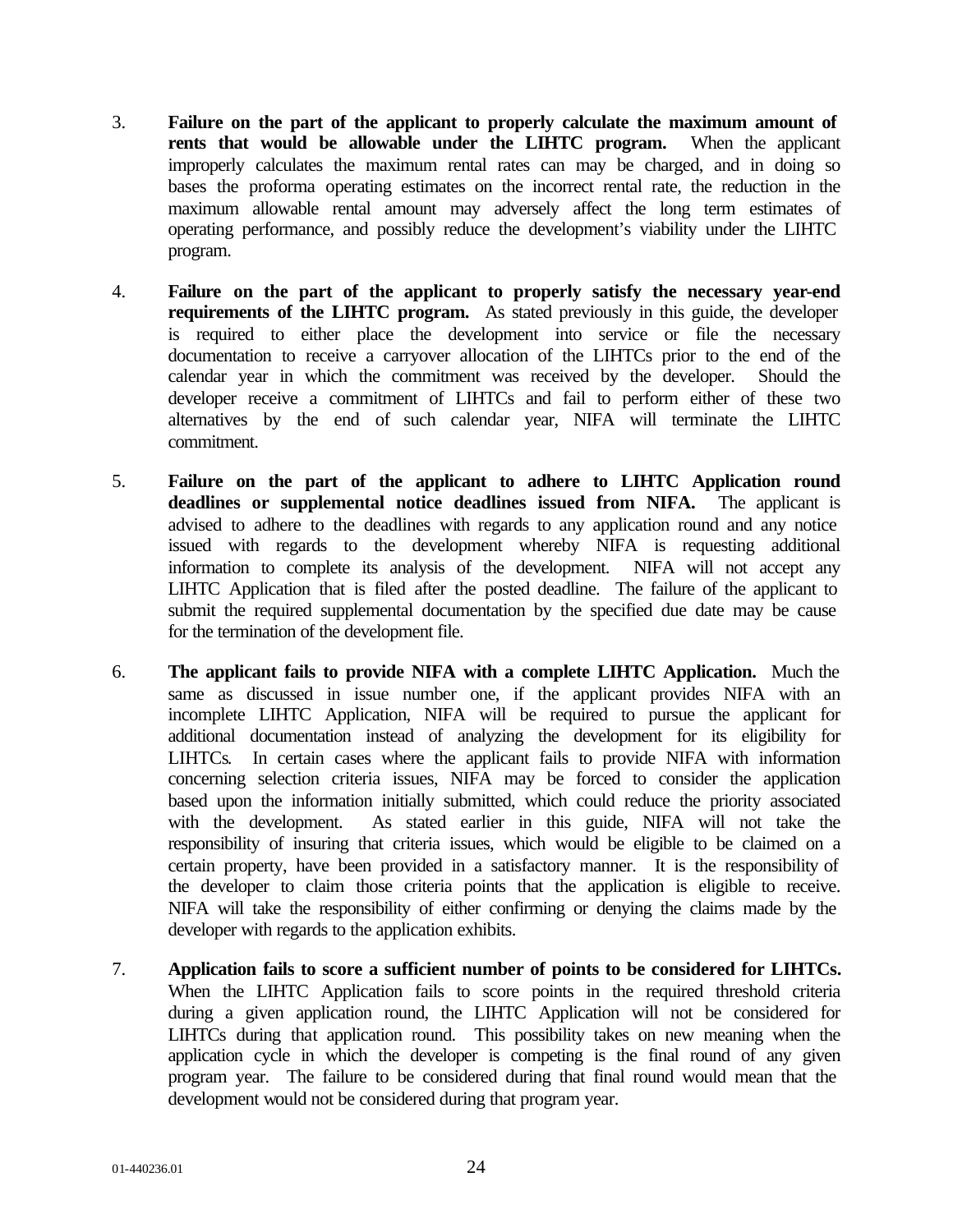- 8. **The applicant fails to provide NIFA with all of the information as requested within the threshold criteria.** In order for a LIHTC Application to be considered for review, a development must first demonstrate that it meets the required threshold criteria. Consequently, the failure on the part of the developer to supply the information requested in the threshold criteria will force the delay in the review process of the development and may cause the LIHTC Application to be terminated.
- 9. **Failure on the part of the applicant concerning the purpose and benefits to be received from LIHTCs.** LIHTCs are an ingredient that when combined with other forms of financing will foster the creation of affordable housing. The LIHTC is a component of the overall financing package and not the whole package itself. Consequently, the developer must also seek interim and permanent debt financing as well as arrange the manner in which it will provide for the required amount of equity to complete the development. It is highly advisable for the developer to seek these other sources of funding while they are competing for the LIHTCs. Failure to consider the role of the LIHTCs in the development process and the corresponding year-end requirements may result in the developer receiving a commitment for LIHTCs, yet be unable to satisfy the provisions necessary in order to validate the LIHTC allocation.

## **MOST COMMONLY ASKED QUESTIONS PERTAINING TO THE LIHTC PROGRAM**

The following represent a sampling of common questions asked of NIFA concerning the LIHTC program. When possible, NIFA will provide specific Code citings as a supplement to the answers provided. NIFA will not provide any opinions concerning the Code and its relationship to any particular real estate transaction - such opinions should be sought from qualified third party sources.

- 1. **How long does it take from the date of my LIHTC Application until I find out if I am to receive a commitment for LIHTCs?** The time between the date in which a LIHTC Application is submitted to NIFA and date on which a determination is made as to who will receive a commitment of LIHTCs may vary. After all the developments have been reviewed, NIFA will commence the process of underwriting each development to determine eligibility for LIHTCs and viability as an affordable housing property during the compliance period. LIHTC Applications that pass the underwriting process and have the highest priority will then be presented to NIFA's Board of Directors for consideration at its next scheduled meeting.
- 2. **What happens if my LIHTC Application is denied by NIFA for LIHTCs during an application round?** Those LIHTC Applications that either scored insufficient points or did not pass the underwriting process to receive a LIHTCs commitment may resubmit an amended application during a subsequent application round, whereby the LIHTC Application will once again undergo the full application process. Those LIHTC Applications which are denied LIHTCs on the basis that they do not qualify under the provisions of Section 42 of the Code may either require a more thorough revision or re-analysis on the part of the applicant as to its potential to qualify under the requirements of the Code.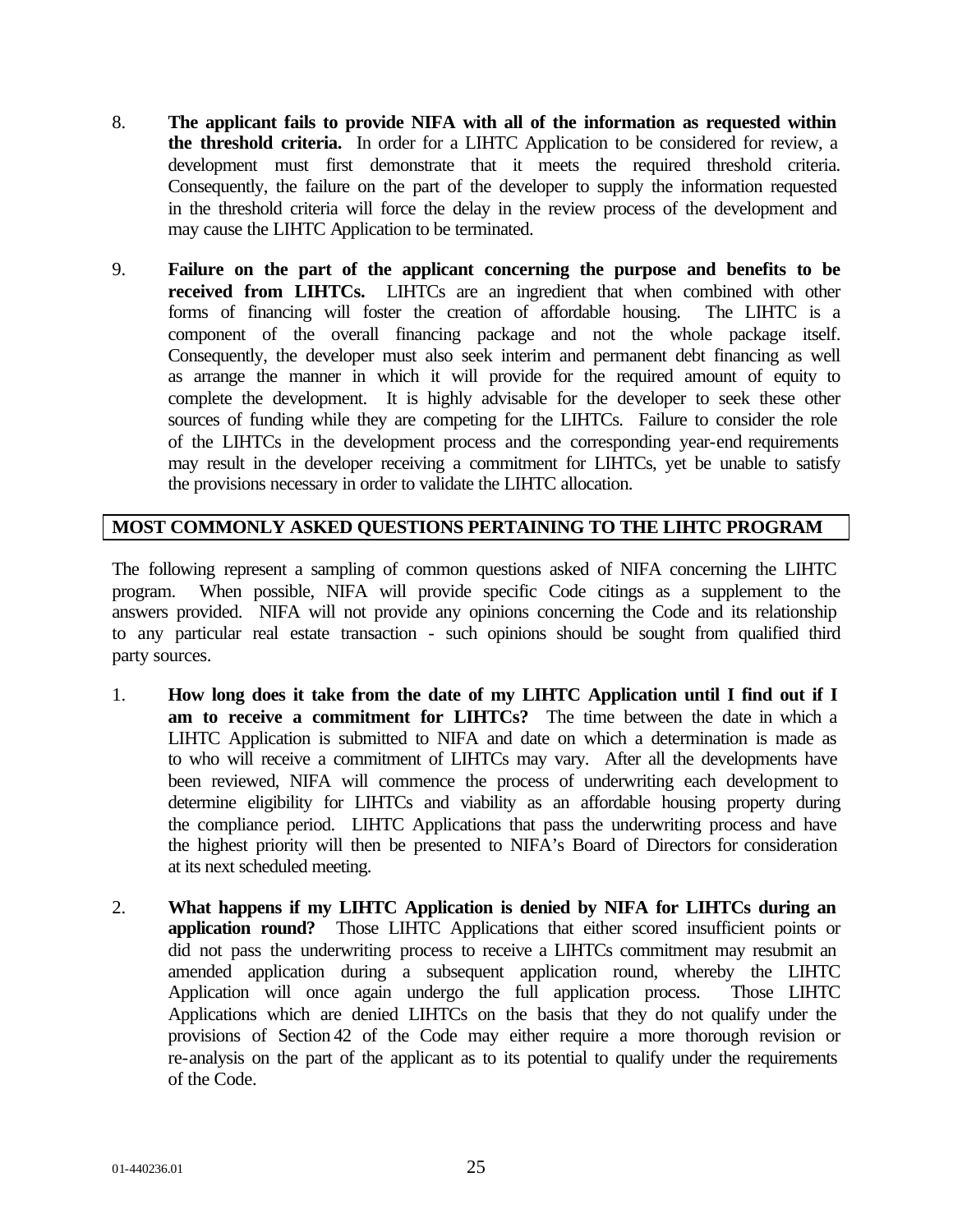- 3. **Do I need to hire a consultant for the purpose of applying for the LIHTCs?** A number of applicants have commissioned the services of consultants, whose primary responsibility is the completion of the LIHTC Application in order for the development to be considered pursuant to the rules that are at that time in effect for the LIHTC program. Although there are a number of consultants that might provide assistance to a potential LIHTC applicant, NIFA does not require the hiring of a consultant. NIFA is willing to assist a potential applicant in the understanding of the LIHTC program and the various requirements that must be met to submit a LIHTC Application. Finally, we hope that materials such as this Guide will assist you in understanding the LIHTC program so that you feel confident submitting your own LIHTC Application.
- 4. **Do I need to hire an independent third-party certified public accountant (CPA) or tax attorney when submitting a LIHTC Application?** As with the case in issue number three, concerning the absolute need for commissioning the assistance of a consultant, it is not believed that the potential applicant must hire a CPA or tax attorney in preparing the LIHTC Application. However, the services of a CPA or tax attorney may be required in the determination as to the requirements of the Code and their relationship to the real estate transaction in question. The use of a CPA will be required at the time of carryover allocation and placement into service, primarily for the purpose of providing NIFA with certain required certifications and audits.
- 5. **When I am calculating the maximum rental rate of the low-income tenants and I am not paying for electricity (or some other utility) must I estimate the actual monthly utility expense to such tenant in determining the final eligible rental rate?** The answer is **no**. The developer is not responsible for estimating the monthly utility consumption of the tenants in determining the maximum eligible rental rate. As previously discussed in this guide, the maximum rental rate takes into consideration that not more than 30% of the imputed income limitation may be charged for housing to a prospective low-income tenant. In arriving at this 30%, the developer must be aware of any utility costs that the tenant will be responsible for paying directly to the service provider. In the case where a tenant is required to pay electricity to the local provider directly, then, pursuant to Code Section  $42(g)(2)(B)$ , the developer must discount the maximum monthly rent by the applicable utility allowance as provided for under section 8 of the U.S. Housing Act of 1937. These utility allowances may be obtained from the local public housing authority and may change on an annual basis.
- 6. **What happens when I have leased a unit to a Section 8 recipient and the fair market rent paid through the Section 8 program exceeds the maximum rent requirements?** In the instance where a low-income tenant in a development is receiving housing assistance under section 8 of the U.S. Housing Act of 1937, and the rent payment made to the development owner exceeds that which is allowed for under Code Section  $42(g)(2)$ , the unit will not cease being an affordable housing unit as defined by Code Section 42. The point of law is found in Code Section  $42(g)(2)(B)$  whereby gross rent will not include any payments made under the Section 8 program. Consequently, the development may receive rental assistance payments in excess of the allowable rent level and still maintain the unit as rent restricted. However, the development owner must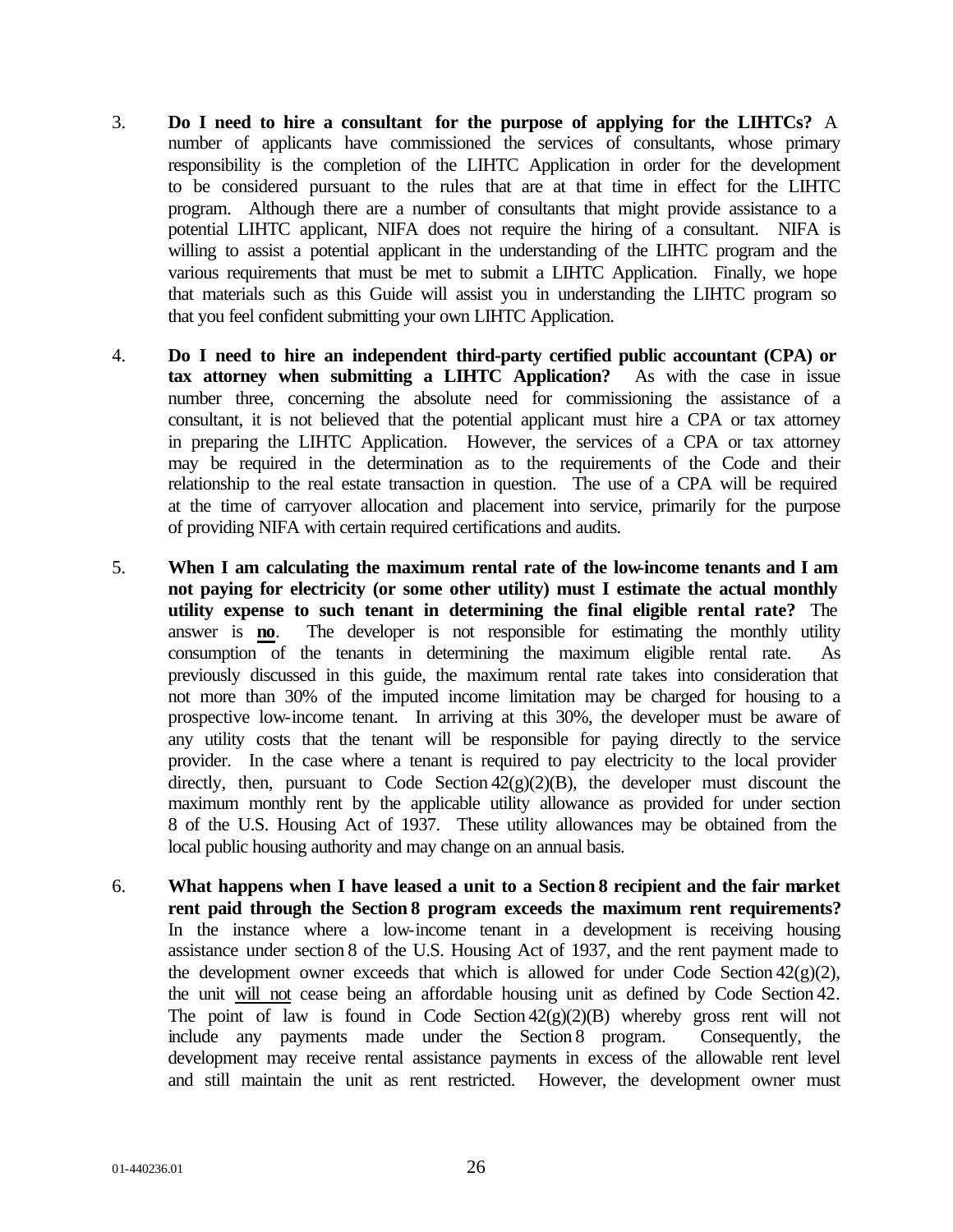understand that the tenant's contribution towards rent may not exceed that amount which is allowed for under Code Section  $42(g)(2)$ .

- 7. **I completed the rehabilitation of a development in March of 2002 and I would like to be considered for LIHTCs. Some of the costs that are associated with this rehabilitation were incurred in 2001. May I apply for these LIHTCs in 2002 even though I completed my rehabilitation prior to submitting a LIHTC Application?** In answering a question of this nature, NIFA would turn to analyze the issues pertaining to the timing for making a LIHTC allocation and the time period over which a developer may accumulate basis. First, in considering the time for making an allocation of LIHTCs. NIFA would refer to Code Section  $42(h)(1)(B)$ , whereby i would find that an allocation of LIHTCs shall be taken into account only if it is made not later than the close of the calendar year in which the development is placed in service. Next, NIFA would determine the requirements for the placement into service of qualified rehabilitation expenditures. In answering this question, NIFA would reference IRS Advance Notice 88-116 concerning placed in service issues. IRS Advance Notice 88-116 states that under Code Section  $42(e)(4)(A)$ , rehabilitation expenditures that are treated as a separate new building are considered placed into service at the close of any 24-month period, over which such expenditures are aggregated. Consequently, the costs incurred by the developer in 2001 will be includable in basis and by completing the rehabilitation in 2002, the developer would be eligible for consideration of LIHTCs during the program year 2002.
- 8. **When would the purchase of an existing building qualify for the acquisition LIHTCs?** The most common provisions whereby the purchase of an existing building would be qualified for acquisition LIHTCs are (1) when the owner from which you are to acquire the property has had constant ownership of the property in question for a period of at least **10 years**, and (2) when the seller of the property is an insured depository institution in default, or from a receiver or conservator of such an institution. The RTC qualifies as a receiver or conservator of a defaulted depository institution. It is important to note that in order to receive the benefits of the acquisition credit when purchasing a property from the RTC, the development owner must file for a waiver of the 10-year Rules with the IRS. Only after such determination has been made by the IRS that the property's acquisition may waive the 10-year rule will the development owner be eligible to receive any final documentation from NIFA concerning the acquisition LIHTCs. The complete provisions under which the purchase of an existing structure may qualify for acquisition LIHTCs is provided for in Section 42(e) of the Code.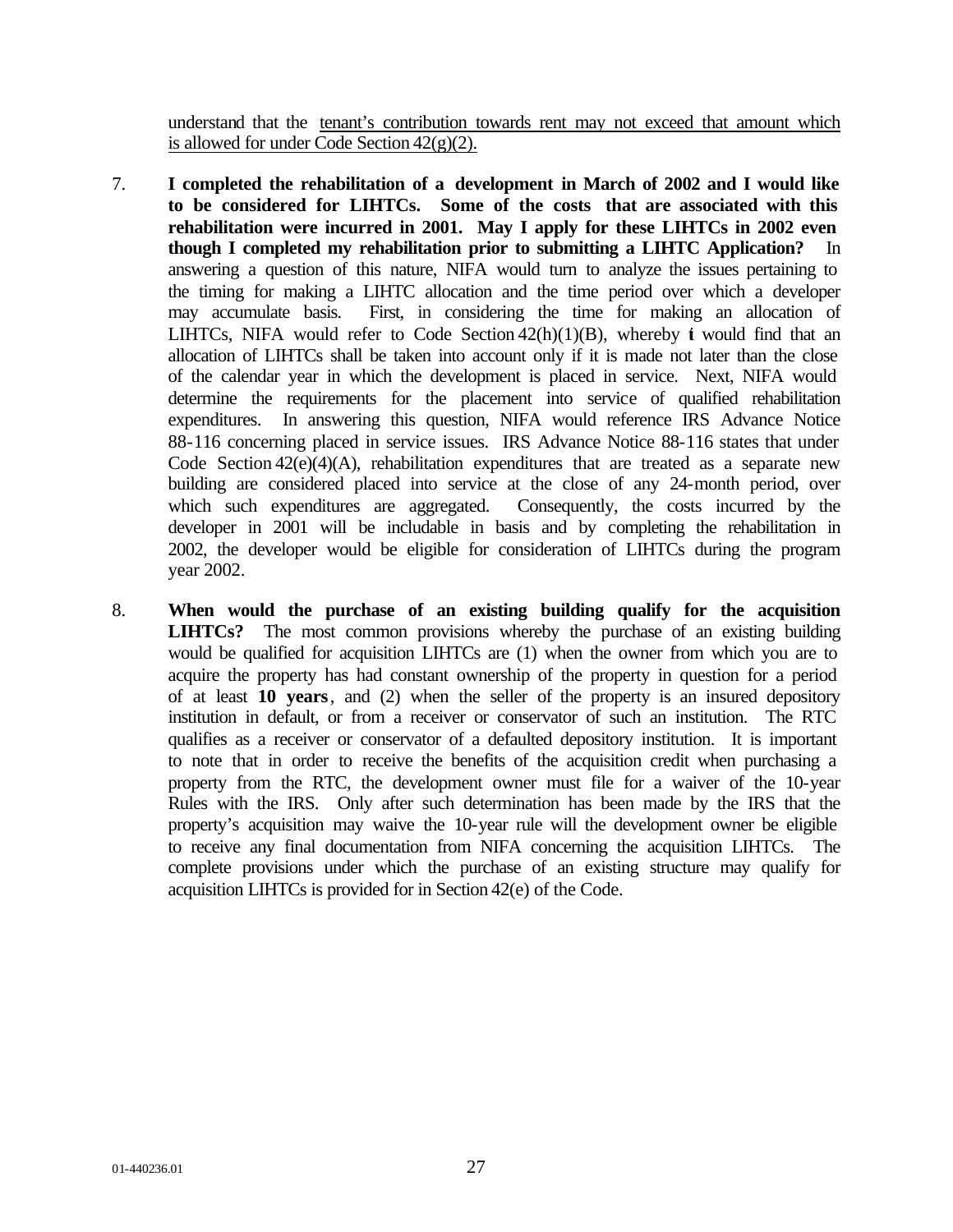#### **CONCLUSION**

As stated in the first portion of this Guide, NIFA's intention in providing this Guide is to familiarize you with the requirements of Section 42 of the Code and the LIHTC program. While NIFA is sure that each person may have specific questions that this information guide may not have sufficiently addressed, we hope that this information guide will provide an adequate foundation upon which you may build your understanding of this program.

NIFA always stands ready to assist you in understanding the LIHTC program and the means by which a LIHTC Application is to be presented. NIFA will offer direct assistance to any individual that requires this service in the preparation of the LIHTC application. However, NIFA will not take the responsibility of completing the application package for you.

NIFA looks forward to your continuing interest in the LIHTC program and also in the creation of additional decent, safe, and sanitary affordable housing.